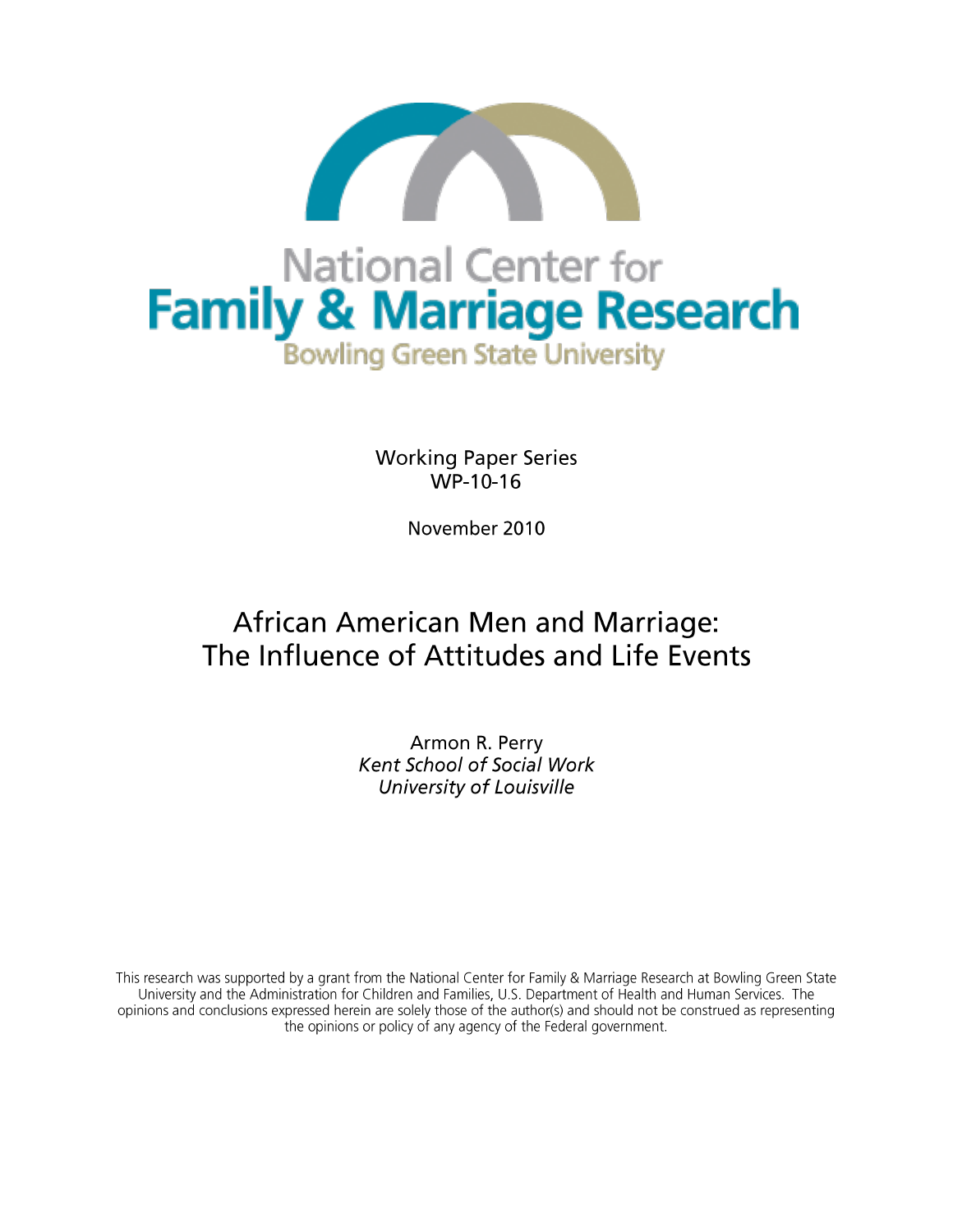## African American men and marriage: The influence of attitudes and life events

Armon R. Perry, Ph.D., MSW University of Louisville Kent School of Social Work [arperr01@louisville.edu](mailto:arperr01@louisville.edu)

## Acknowledgements

This research was supported by the National Center for Family and Marriage Research, which is funded by a cooperative agreement, grant number 5 U01 AE000001-04, between the Office of the Assistant Secretary for Planning and Evaluation, U.S. Department of Health and Human Services and Bowling Green State University. The opinions and conclusions expressed herein are solely those of the author and should not be construed as representing the opinions or policy of any agency of the Federal Government.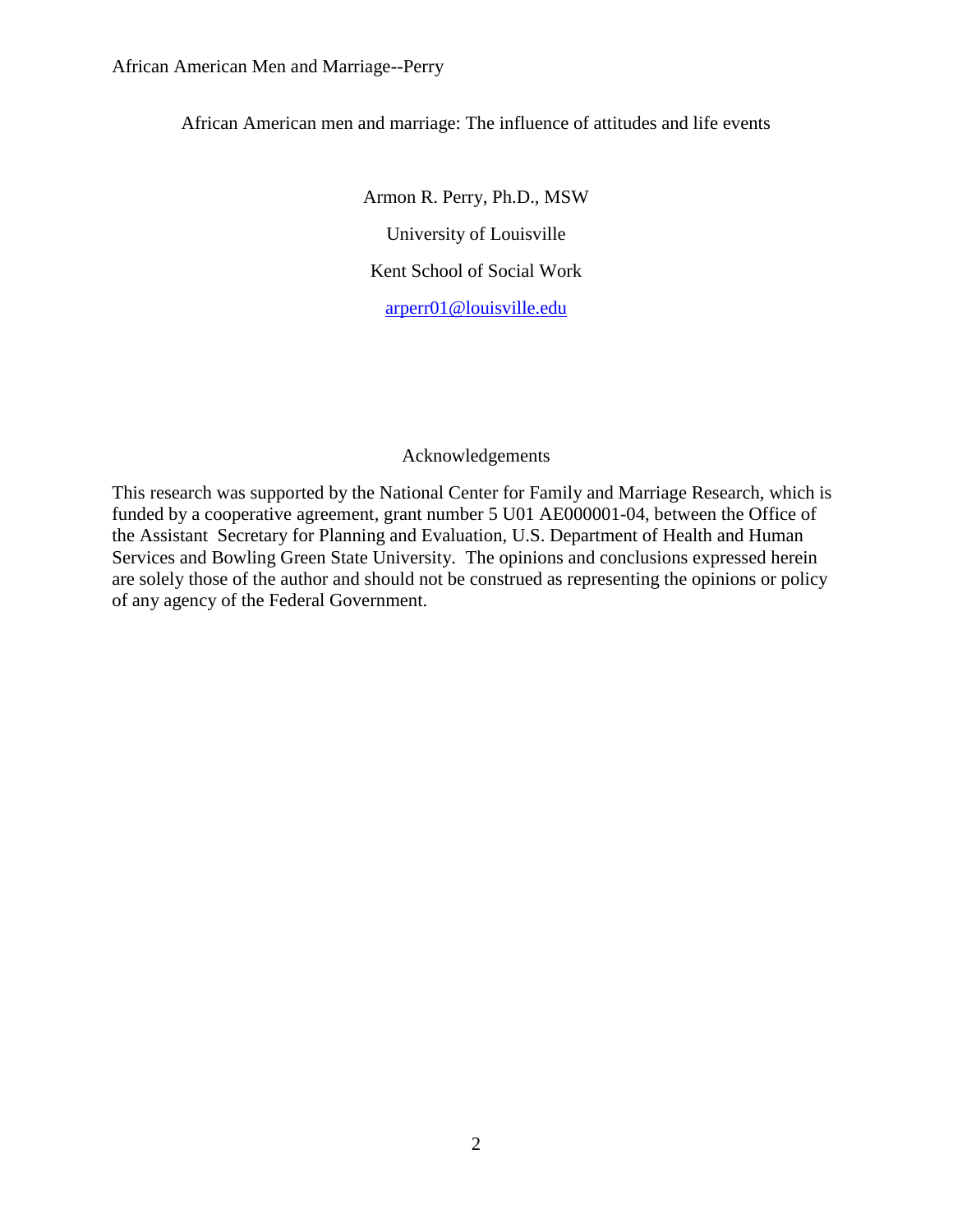### **Abstract**

Marriage rates among African Americans are the lowest of any racial or ethnic group in the United States. In light of research suggesting that married adults and their children have better educational, financial, social, and emotional outcomes than divorced or never married adults and their children, policymakers have endorsed initiatives aimed at improving relationships and increasing marriage rates among African Americans. To this end, this study examined the factors associated with African American men"s attitudes toward marriage, as well as the circumstances and experiences that helped shape their attitudes. Utilizing a mixed methods approach, survey and in-depth interview data were collected from a diverse sample of African American men. Quantitative results revealed that men"s report of religiosity, current relationship status, parents' family structure, and not having a fear of intimacy predicted more favorable attitudes toward marriage. The qualitative analyses corroborated the quantitative analyses, revealing that the participants' attitudes were influenced by their family of origin and that they viewed the church and the government as central figures in both the retreat from marriage and any viable initiatives aimed at increasing marriage rates among African Americans.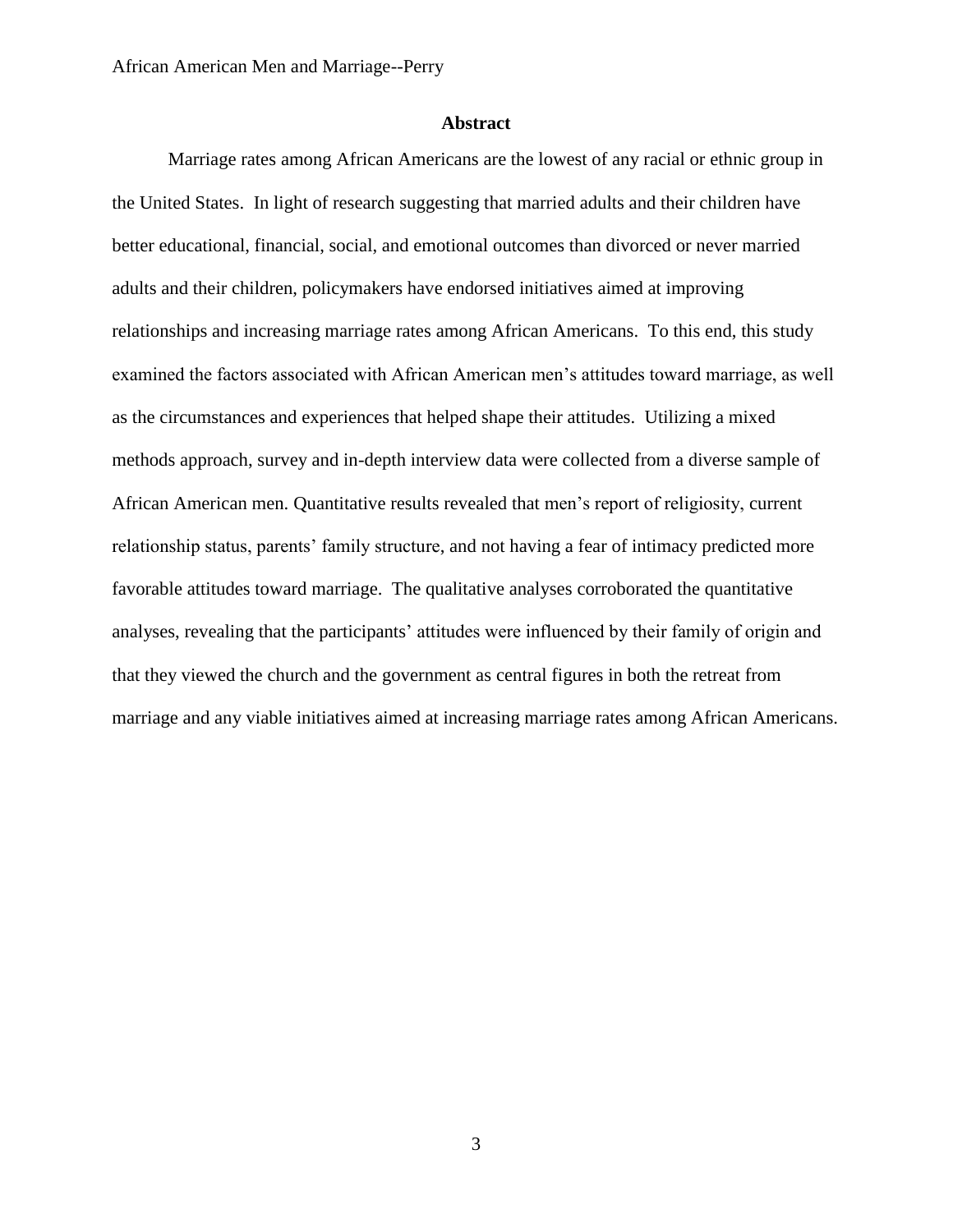## **Introduction**

Family is the primary institution in society. In addition to the provision of material needs, the family also shapes its members through nurturance and socialization (Segal, Gerdes, & Steiner, 2007). Although the mainstream society prescribes a married, two-parent configuration, a large proportion of contemporary African American families represent "nontraditional" family structures. Specifically, African Americans have the lowest marriage rates in the United States (Cherlin, 1998; Dixon, 2009) and are more likely than any other group to get divorced after marrying (Taylor, 2002). In addition, recent reports estimate that close to 69% of all African American children are born to unmarried couples and that 80% will spend a sizeable portion of their childhood living away from their fathers (Aird, 2003; Currence & Johnson, 2003).

Explanations offered for the disparity in marriage rates between African Americans and other groups are both individual and structural. Individually, authors have cited the severe imbalance in the ratio of African American women to men (Rank & Davis, 1996), a shortage of "marriageable" or gainfully employed men (Harcknett & McLanahan, 2004; Wilson, 1987), and African American women"s reluctance to give up their autonomy to enter into the patriarchal institution of marriage (Hill, 2006). At the structural level, the mass incarceration of young African American males (Clayton & Moore, 2003), misguided public policies that require family disruption as an eligibility criterion (Leashore, 1981), and systems of oppression that discredit and marginalize African American identity (Pinderhughes, 2002) are also cited as contributing factors to the low rates of marriage among African Americans.

#### **Literature Review**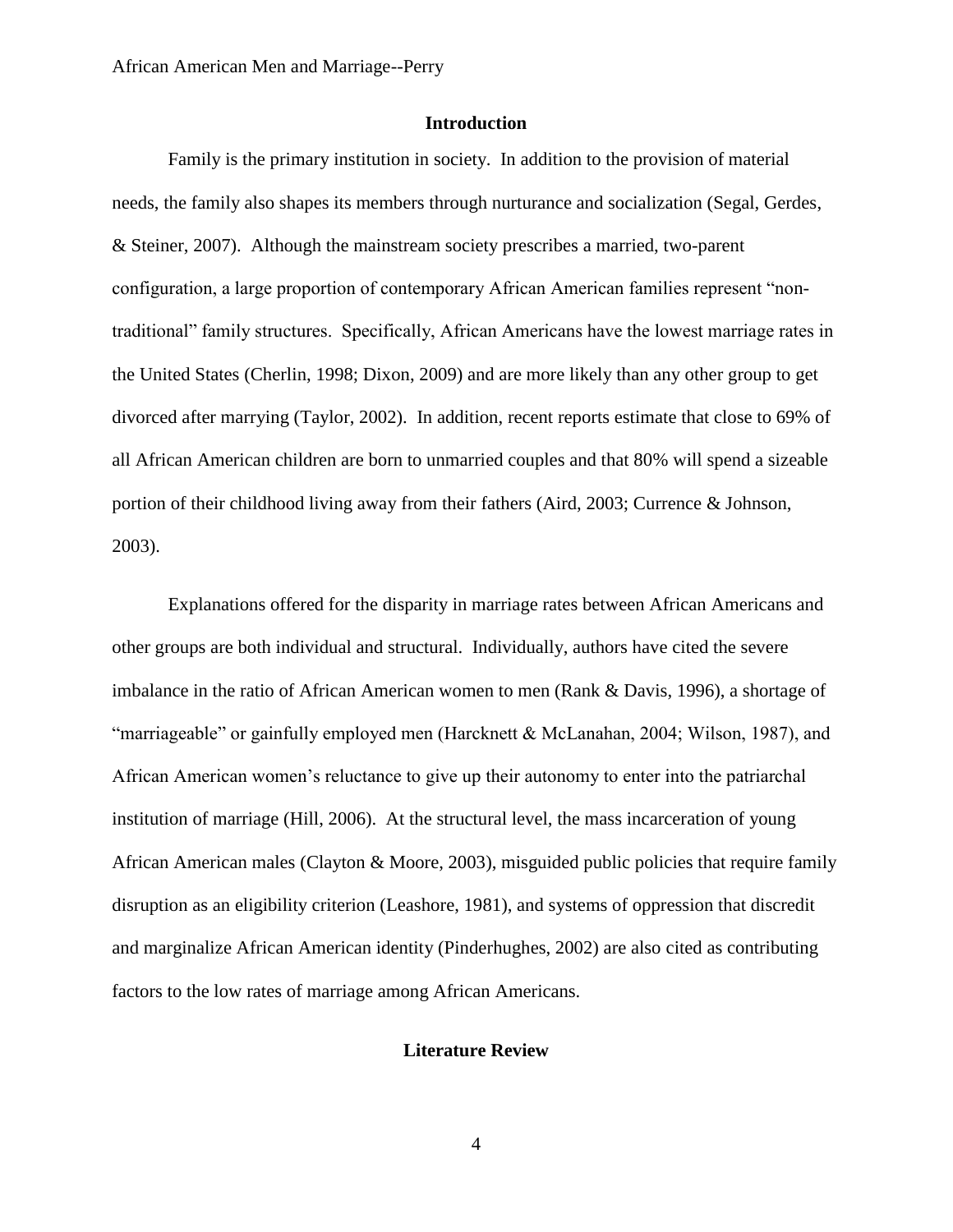Although there is much variability regarding the reasons for the relatively low marriage rates among African Americans, many comparative studies have found that the outcomes for unmarried families are consistently worse than those for married families (Emery, 1999). In relation to married women, never married or divorced women are at an increased risk for depression (Brown, 2000) and domestic violence (Wilson & Daly, 1999). Children from unmarried families also tend to fare worse than children from married families. Specifically, children of unmarried parents are less likely to become college graduates (D"Onofrio, 2006) and more likely to experience poverty (Wilson, 2003), health problems (Angel & Worobey, 1988), involvement in criminal behavior (Harper & McLanahan, 2004), and suicide (Ross & Mirowsky, 1999). Moreover, children from unmarried families are more likely than children from married families to become divorced or single parents as adults (Wallerstein, Lewis, & Blakeslee, 2000; Wolfinger, 2005).

In response to the negative outcomes associated with unmarried families, many social scientists and policymakers have endorsed legislative and programmatic initiatives aimed at improving relationships and increasing marriage rates among African American men and women. The promotion of the "healthy marriage movement" is largely based on research that describes the benefits of marriage for families (Blackman, Clayton, Glenn, Malone-Colon, & Roberts, 2005). The findings of several studies have found that marriage is associated with higher educational attainment, consistent involvement in the labor market, and higher incomes for men (Gray & Vanderhart, 2000) as well as better health and longer life expectancies for men and women (Lillard & Waite, 1995). For children, having married parents is associated with increased levels of paternal involvement (Schwartz  $\&$  Finley, 2005) and high quality relationships with both mothers and fathers (Amato & Booth, 1997).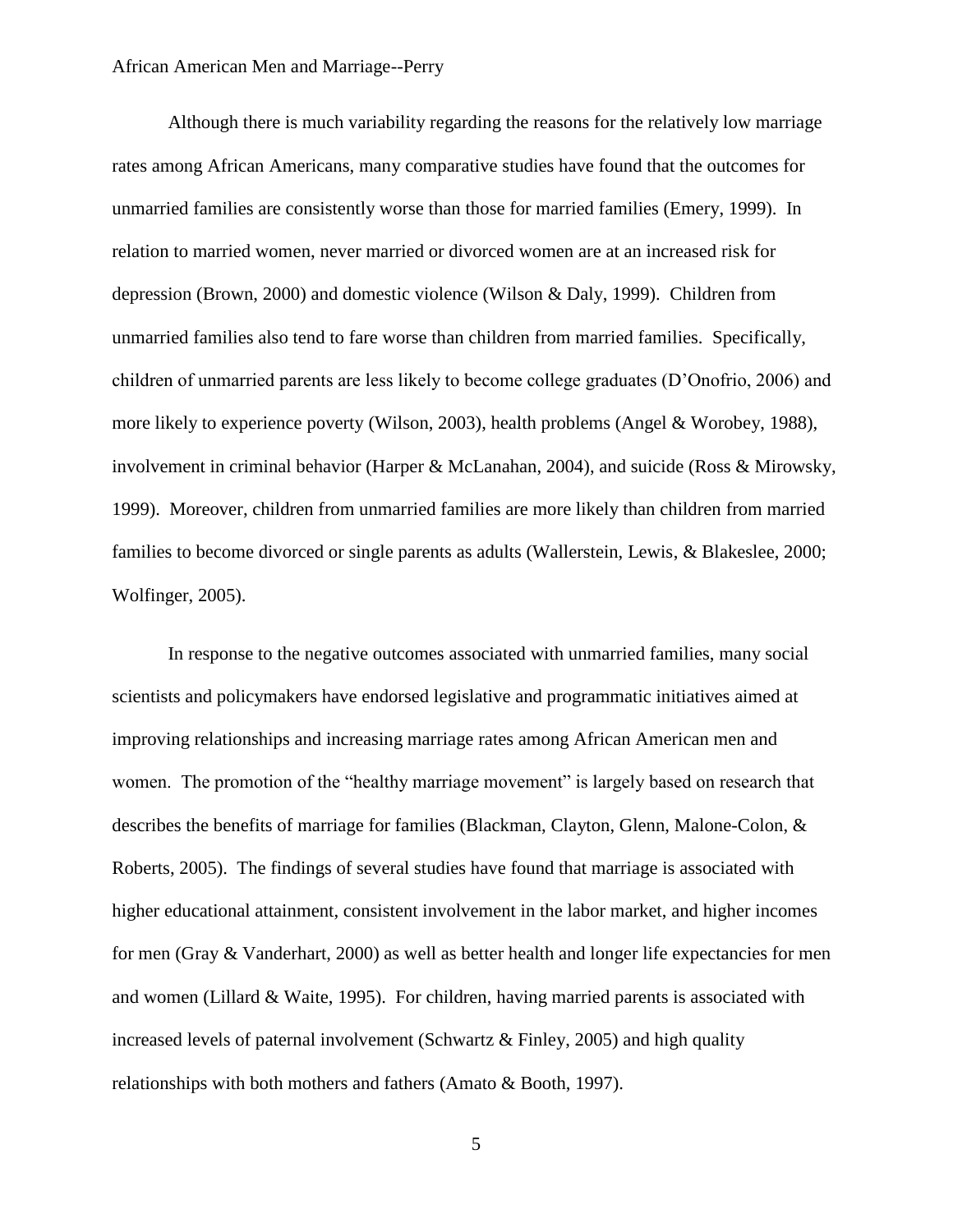The increased interest in healthy African American marriages led to an increase in research to identify the protective and risk factors of high quality marital relationships. Recent studies investigating healthy African American marriages have revealed that successful marriages are those that involve men and women who are committed to being married, religious, trusting (Marks, Hopkins, Chaney, Monroe, Nesteruk, & Sasser, 2008), egalitarian (Davis, Williams, Emerson, & Hourd-Bryant, 2000), older and economically advantaged (Broman, 2005). Contrarily, unsuccessful African American marriages are characterized by infidelity (National Fatherhood Initiative, 2005), high levels of conflict, economic insecurity, and work related stress (Marks, Nesteruk, Hopkins-Williams, Swanson, & Davis, 2006). Research has also revealed that despite reports of low marital satisfaction (Davis et. al., 2000; McLoyd, Cauce, Takeuchi, & Wilson, 2000) many African American women still desire to get married (Franklin, 1997, Harris & Domenico, 2008). However, there is only scant literature on African American men"s attitudes regarding marriage. This gap in the literature is significant in light of reports that for many African American men, their initial perceptions and expectations of romantic relationships are predictive of the relationship's subsequent success or failure (Clarkwest, 2006; Clarkwest, 2007). Therefore, the purpose of this study was to fill this gap in the literature and to build knowledge that may be instructive to policymakers, practitioners, and educators interested in promoting marriage by answering the following research questions:

- 1. What are the factors associated with African American men"s attitudes towards marriage?
- 2. In what ways do African American men"s life experiences shape their attitudes toward marriage?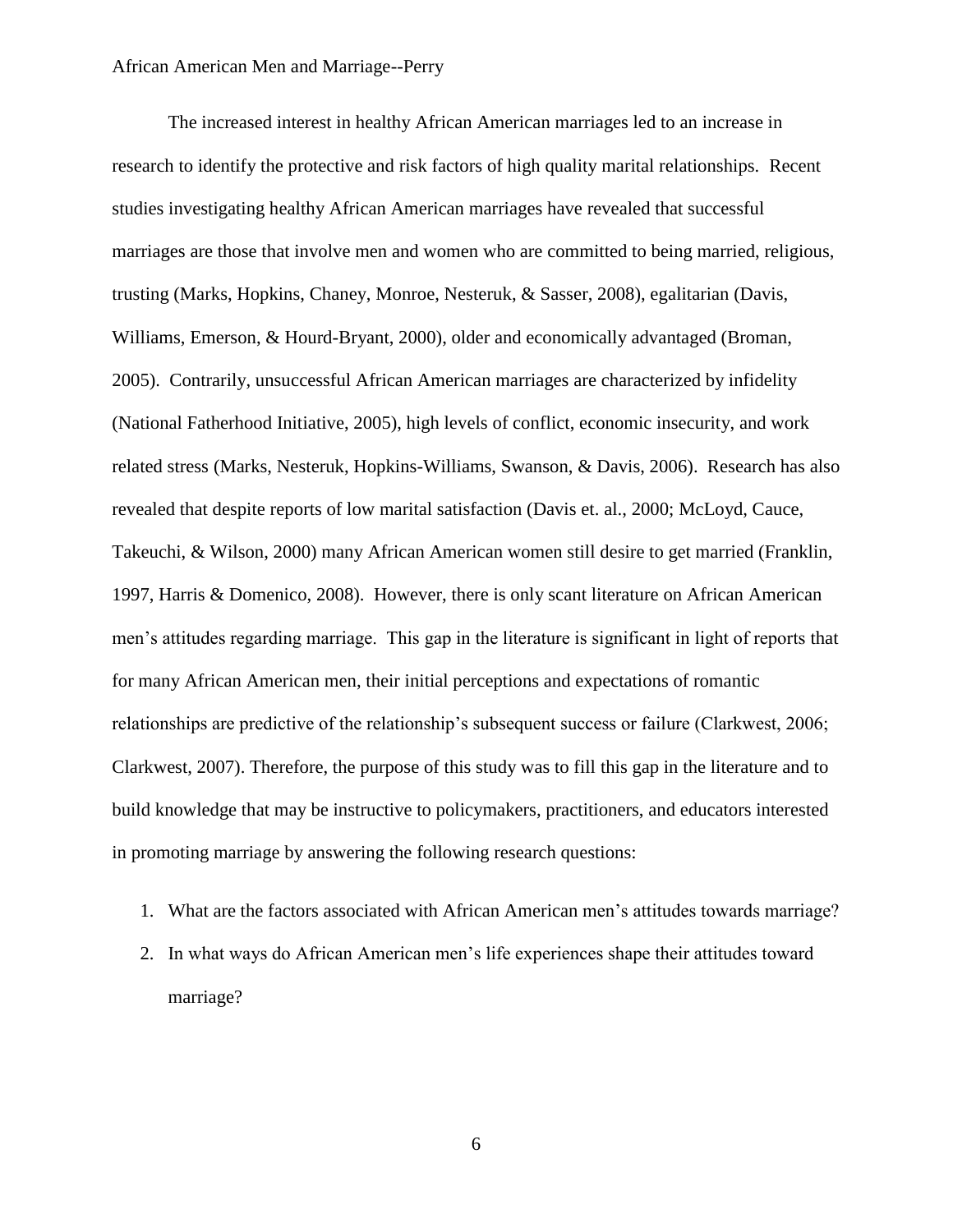### **Methods**

#### **Design**

This study employed a mixed methods design. These designs are useful in that they allow for triangulation (Royse, Thyer, Padgett, & Logan, 2001). In other words, the findings and interpretations of the quantitative data can be strengthened and corroborated by the findings in the qualitative data. In this study, the quantitative data were collected using a cross sectional survey design, and the qualitative data were collected using a phenomenological method.

## **Sample**

The sample for the quantitative component of this study included 161 adult, African American males. On average, these men were  $37.67$  (*SD* = 16.98) years old, earned \$38,154.71  $(SD = 38,815.55)$  annually, and had  $1.40$   $(SD = 1.96)$  biological children. In their adult lives, the men reported having had on average  $6.80$  (*SD* = 7.01) girlfriends with these relationships lasting an average of  $15.69$  ( $SD = 11.29$ ) months. Sixteen (9.9%) of the men held neither a GED/high school diploma nor a college degree; 83 (51.6%) held at least a GED/high school diploma; and 62 (38.5%) both a GED/high school diploma and a college degree. Seventy-four (46.0%) were married; 6 (3.7%) were not married, but were cohabitating with their girlfriend; 45 (28.0%) were dating, but were not cohabitating with their girlfriend; and 36 (22.4%) were not romantically involved with anyone. The sample for the qualitative component of this study included 33 of the adult, African American men who completed the quantitative component of the study. On average, this subset of the full sample was  $41.03$  (*SD* = 15.76) years old, they had 2.03 (*SD* = 2.14) children, and 15 (45.5%) were married, 10 (30.3%) were divorced, and 8 (24.2%) were single and had never been married. Tables 1 and 2 display the frequency distributions and descriptive statistics for all of the outcome and predictor variables in the full sample.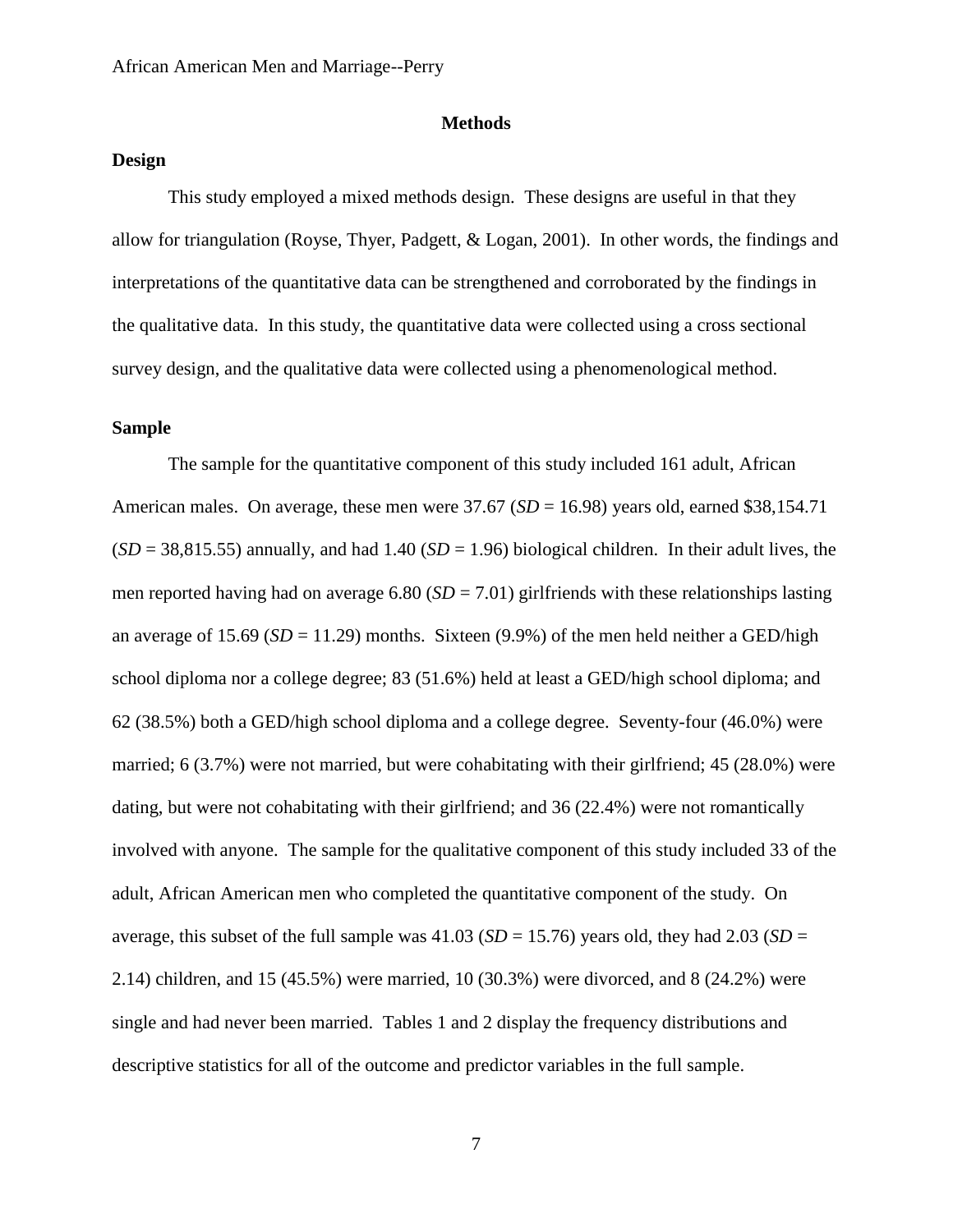## **Measures**

#### **Marriage Attitudes**

The primary outcome variable, attitudes toward marriage, was measured using a scale developed to measure marriage attitudes in the Fragile Families and Child Wellbeing study (Center for Research on Child Wellbeing, 2004). This scale has 6 items (e.g. "All in all, there are more advantages to being single than to being married") measured on a 4-point scale ranging from  $1 =$  strongly disagree to  $4 =$  strongly agree. The scale yielded an internal consistency score of .71 with the current sample.

#### **Authoritarianism**

Authoritarianism was measured using the Authoritarianism Scale-short form (Heaven, 1985). This scale is designed to measure authoritarian personality traits. This scale has 20 items (e.g., "Do you tend to be the one who makes the decisions at home?") measured on a 5-point scale ranging from  $1 =$  almost never to  $5 =$  almost always. The Authoritarianism Scale has a reported internal consistency of .79. The scale yielded an internal consistency score of .83 with the current sample.

#### **Relationship with Father**

The quality of the men's relationships with their fathers was measured using the Parent-Child Relationship Survey (Fine & Schwebel, 1983). This scale is designed to measure the quality of the parent-child relationship. The full scale has 24 items, but only the Father Involvement subscale was used in this study. The Father Involvement subscale contains 6 items (e.g., "How much time do you spend with your father?") measured on a 7-point scale ranging from  $1 =$  none or not at all to  $7 =$  a great deal. The Father Involvement subscale has a reported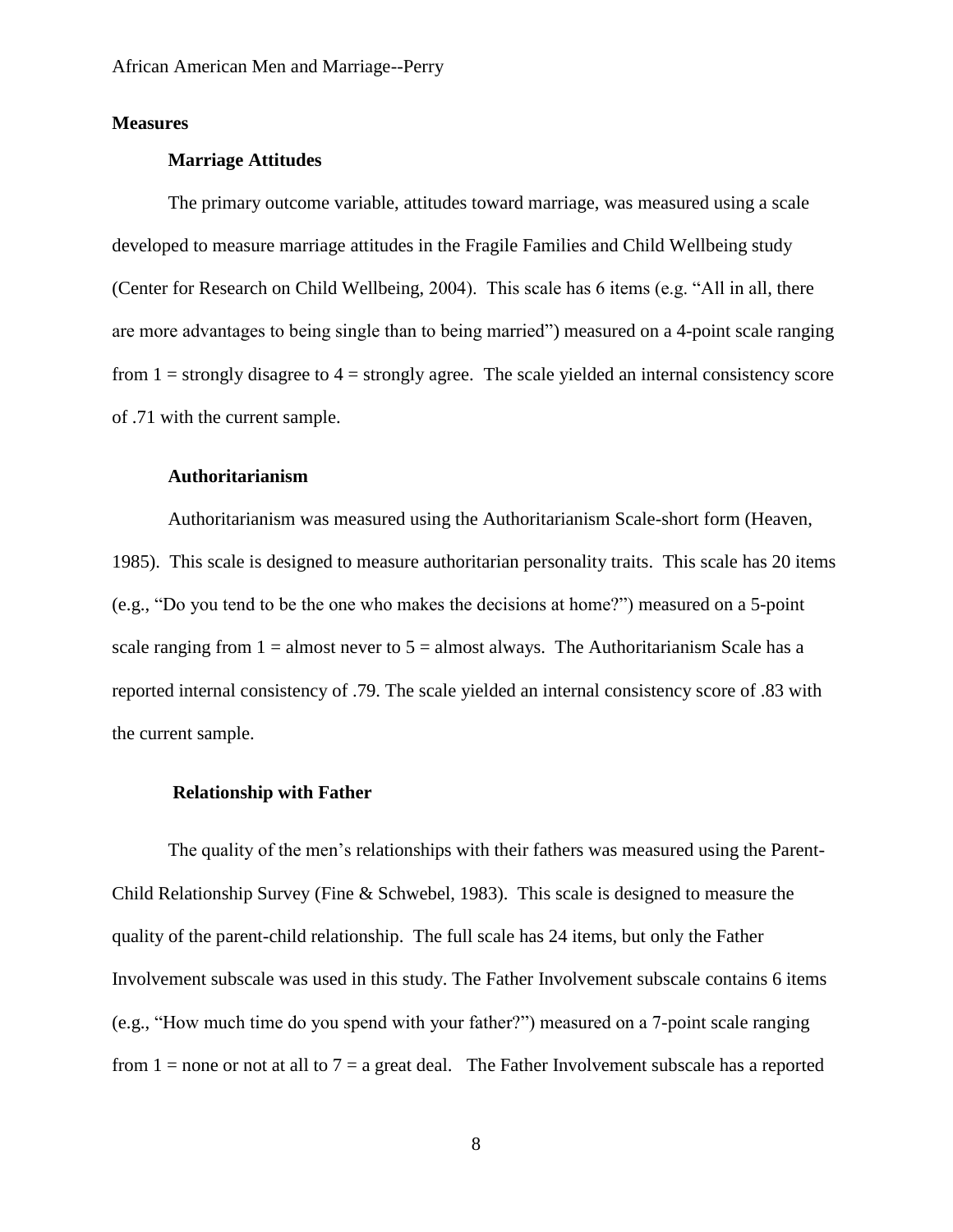internal consistency score of .89. The scale yielded an internal consistency score of .81 with the current sample.

### **Relationship/Marriage Alternatives**

Relationship or marriage alternatives were measured using the Marital Alternatives Scale (Udry, 1981). This scale was designed to measure how much better or worse off a person would be without his or her present partner and how easily the current partner could be replaced. This scale has 11 items (e.g., "You could get another woman as good as she is?") measured on a 4 point scale ranging from  $1 = \text{impossible}$  to  $4 = \text{certain}$ . The Marital Alternatives Scale has a reported internal consistency score of .70. The scale yielded an internal consistency score of .72 with the current sample.

### **Relationship Plans**

Relationship plans was measured using the Kansas Marital Goals Orientation Scale (Eggeman, Moxley, & Schumm, 1985). This scale was designed to measure a couples" intentionality with regard to improving their relationship. The scale has 7 items (e.g., " How often do you and your partner discuss the way you would like your relationship to be five years from now?") measured on a 5-point scale ranging from  $1 =$  almost never to  $5 =$  almost always. The Kansas Marital Goals Orientation Scale has a reported internal consistency score of .94. The scale yielded an internal consistency score of .92 with the current sample.

## **Family Cohesion**

Family Cohesion was measured using the Self-report Family Instrument (Beavers, Hampson, & Hulgus, 1985). This scale was designed to measure several dimensions of family functioning. The scale has 36 items (e.g., "Our family would rather do things together than with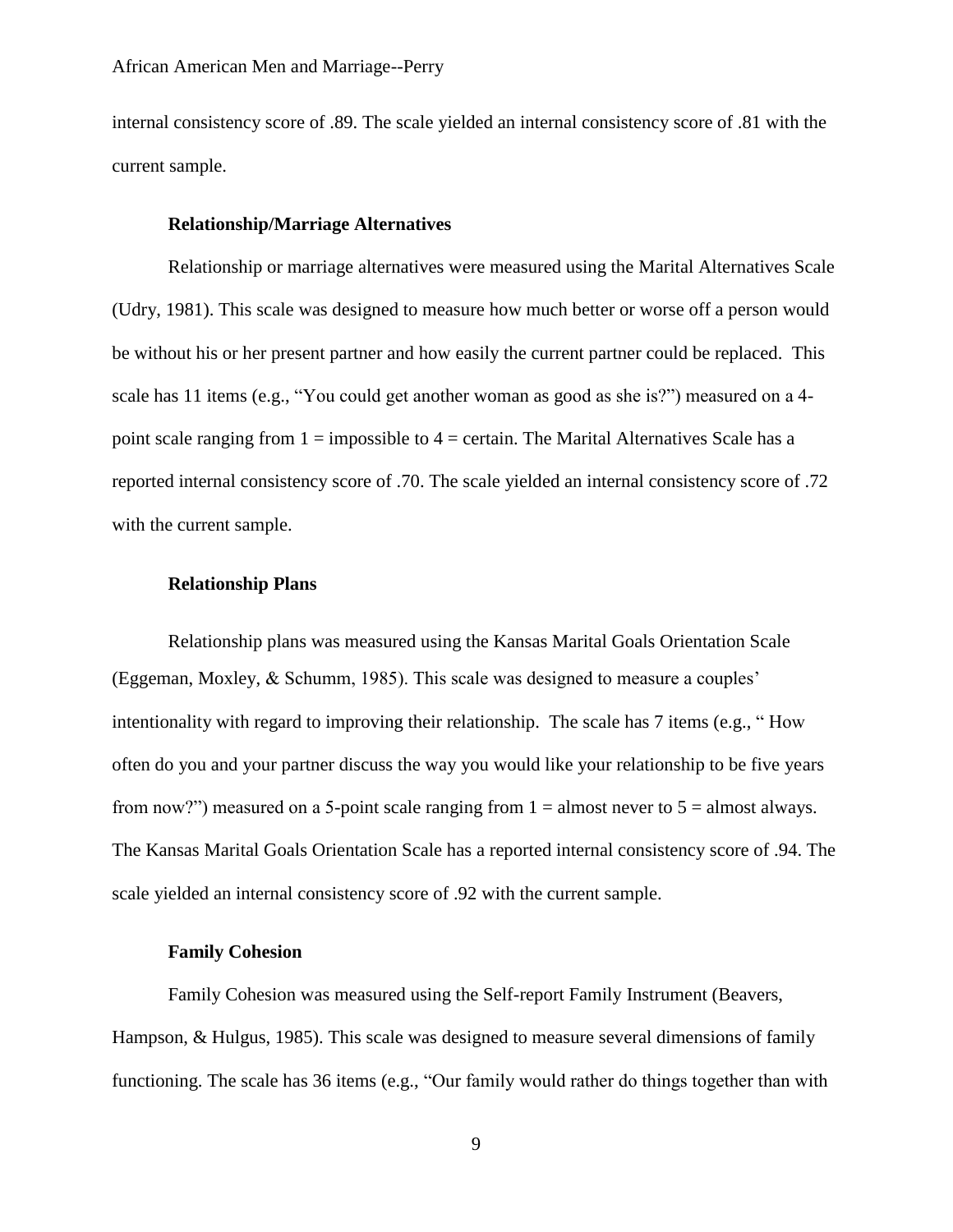other people.") measured on a 5-point scale ranging from  $1 =$  fits our family well to  $5 =$  does not fit our family. The Self-report Family Instrument has a reported internal consistency score of .85. The scale yielded an internal consistency score of .75 with the current sample.

### **Attitude toward Children**

Attitude toward children was measured using the Barnett Liking of Children Scale (Barnett & Sinisi, 1990). This scale was designed to measure attitudes about children and childrearing. The scale has 14 items (e.g., "I like children.") measured on a 7-point scale ranging from 1 = strongly disagree to 7 strongly agree. The Barnett Liking of Children Scale has a reported internal consistency score of .93. The scale yielded an internal consistency score of .82 with the current sample.

## **Fear of Intimacy**

Fear of intimacy was measured using the Fear of Intimacy Scale (Descutner & Thelen, 1991). This scale was designed to measure individual"s fear of intimacy. The scale has 35 items (e.g., "I have held back my feelings in previous relationships") measured on a 5-point scale ranging from  $1 =$  not at all characteristic of me to  $5 =$  extremely characteristic of me. The Fear of Intimacy Scale has a reported internal consistency score of .93. The scale yielded an internal consistency score of .81 with the current sample.

## **Religiosity**

Religiosity was measured using the Religiosity Measure (Rohrbaugh & Jessor, 1975). This scale was designed to measure the impact of religion on a person"s daily life. The scale has 8 items (e.g., "When you have a serious problem, how often do you take religious advice or teachings into consideration?") measured on a 4-point scale ranging from  $1 =$  almost never to  $4 =$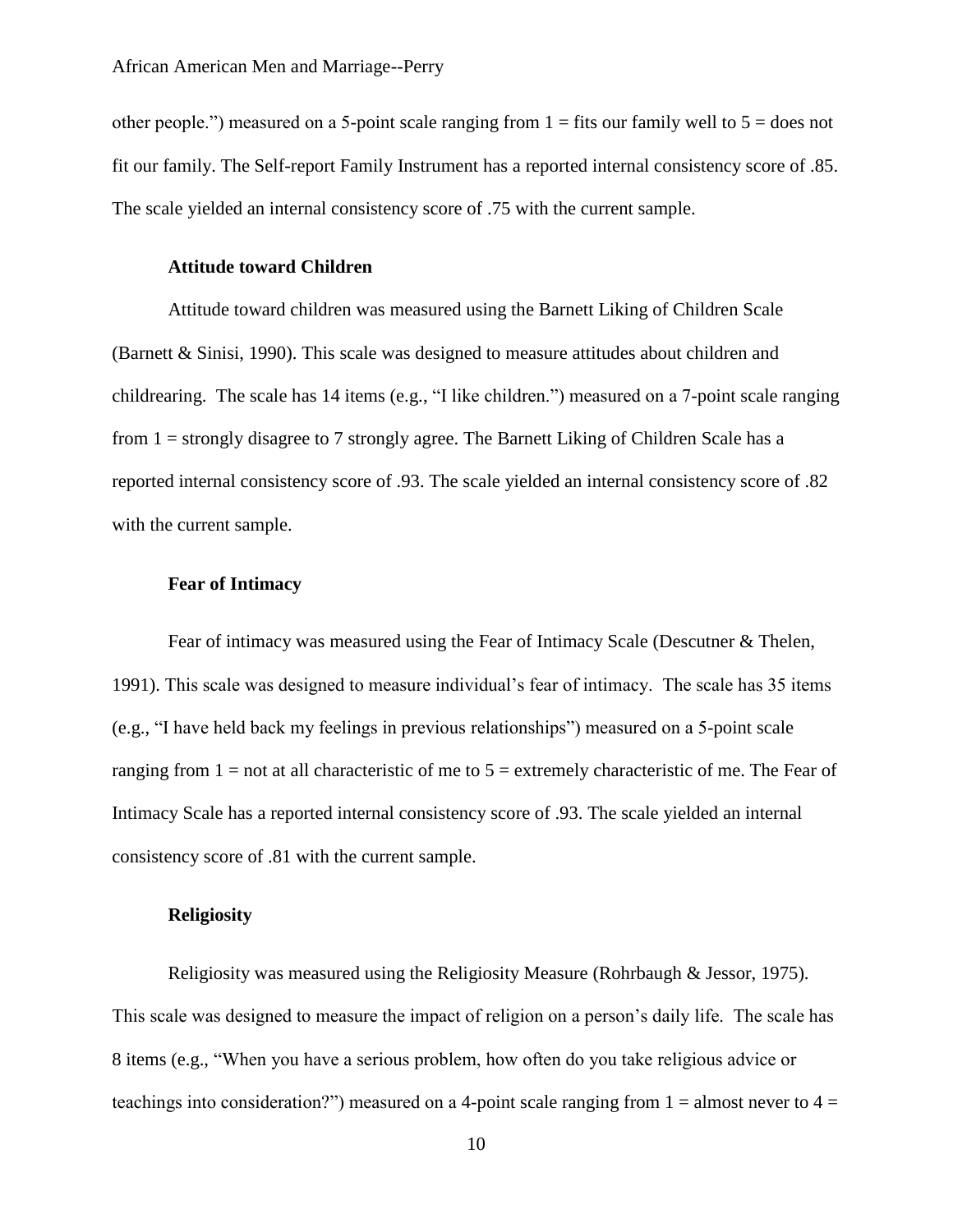almost always. The Religiosity Measure has a reported internal consistency score of .90. The scale yielded an internal consistency score of .86 with the current sample.

## **Procedures**

In an attempt to recruit a diverse cross section of African American, adult males, potential participants were recruited from a local university, social service agencies, barbershops, and philanthropic organizations. Included in participants' study packets were informed consent forms, quantitative surveys, and pre-addressed envelopes with return postage. Upon completion and return of the 20-minute survey questionnaires, participants were instructed to indicate whether or not they were interested in participating in the face-to-face qualitative interview. For those not interested in completing the qualitative interview, returning the survey questionnaire marked the end of their participation in the study. Those who were interested in participating in the qualitative interview indicated their interest by providing their contact information. Upon return of the survey questionnaire, those expressing interest in the qualitative interviews were contacted to schedule the interviews at a date, time, and location of the participant's choosing. On average, the semi-structured interviews lasted 42 minutes and queried participants with regard to their attitudes toward marriage and the experiences that shaped those attitudes. All interviews were digitally audio recorded and transcribed by the principal investigator.

#### **Data Analysis**

Data analysis for this study consisted of two stages. The first stage involved the quantitative data analysis and the second stage involved the qualitative data analysis. With regard to the quantitative data, preliminary analyses consisted of reporting descriptive statistics for the outcome variable and each of the predictor variables. Beyond the descriptive statistics, bivariate analyses included a series of analysis of variance (ANOVA) comparing the attitudes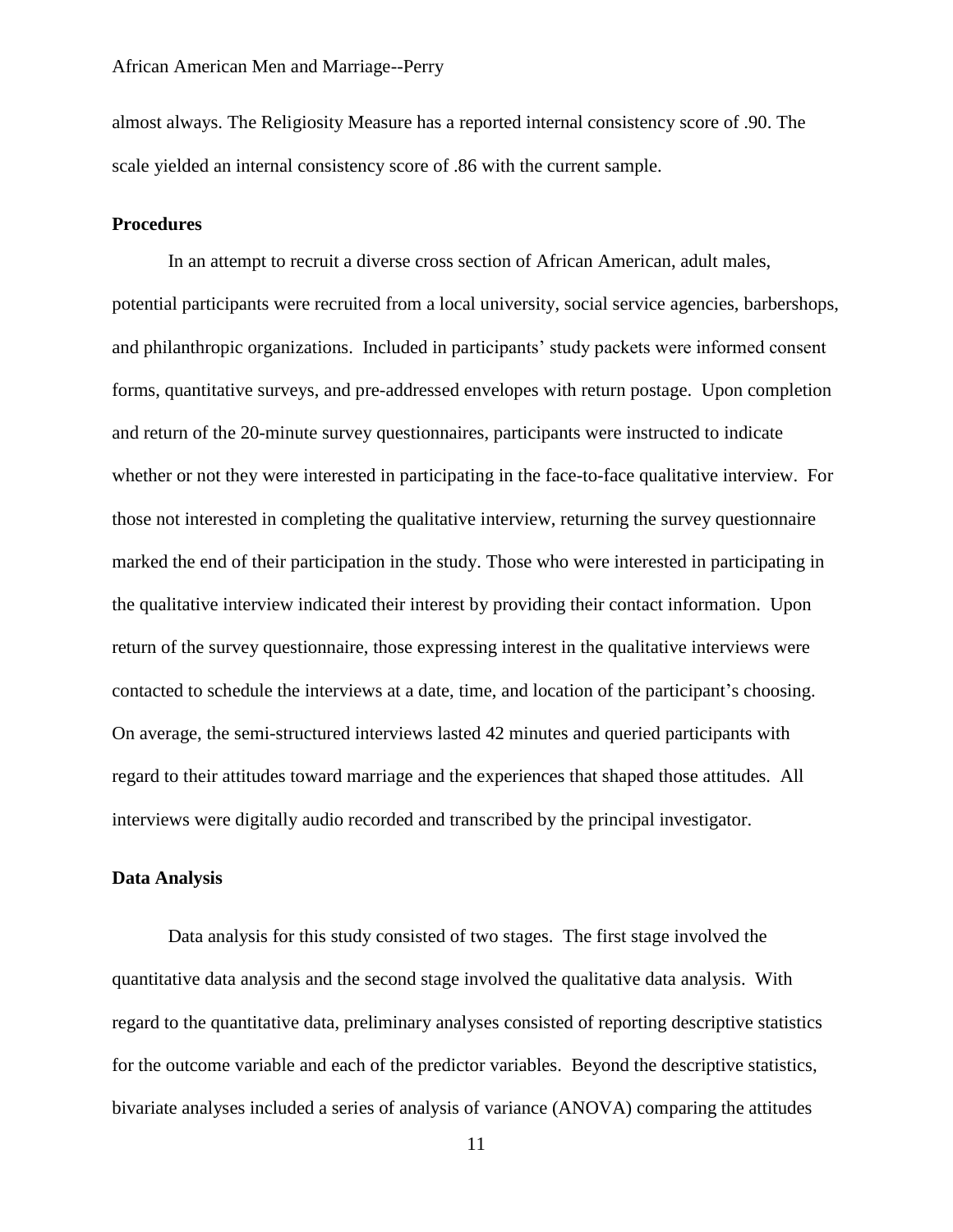towards marriage among African American, adult males of various ages, incomes, relationship statuses, and family backgrounds. The multivariate analysis included a multiple regression analysis used to determine the strongest predictors of African American adult males" attitudes towards marriage.

The second stage of data analysis involved qualitative data analysis. These data were collected via semi-structured, in-depth interviews utilizing a phenomenological method. Consistent with the tenets of this method, the interviews were transcribed and the text were coded for emerging themes and subsequently grouped into meaning units that led to an overall description of the participants' attitudes toward marriage and the significant life events and experiences that shaped those attitudes. QSR International's NVIVO 8 (QSR International, 2008) was used to assist in data analysis. With regard to interpreting the data, per the guidelines of Creswell (1998), the participants" experiences and epiphanies were highlighted along with the contexts in which they occurred to present the patterns, processes, and unique features of their lives.

#### **Results**

## **Quantitative Data Analysis**

The first analysis of variance revealed that the effect of age was statistically significant, *F*  $(2, 158) = 20.850$ ,  $p = .000$ . Post hoc analyses using the Bonferroni correction for significance indicated that men ages  $0-25$  ( $M = 16.97$ ,  $SD = 2.37$ ) held attitudes toward marriage that were significantly less favorable than men ages 26-39 ( $M = 18.82$ ,  $SD = 2.28$ ) and men ages 40 and up  $(M = 19.51, SD = 1.97)$ . These differences yielded moderate  $(\eta^2 = .75)$  and large  $(\eta^2 = 1.03)$ effect sizes, respectively.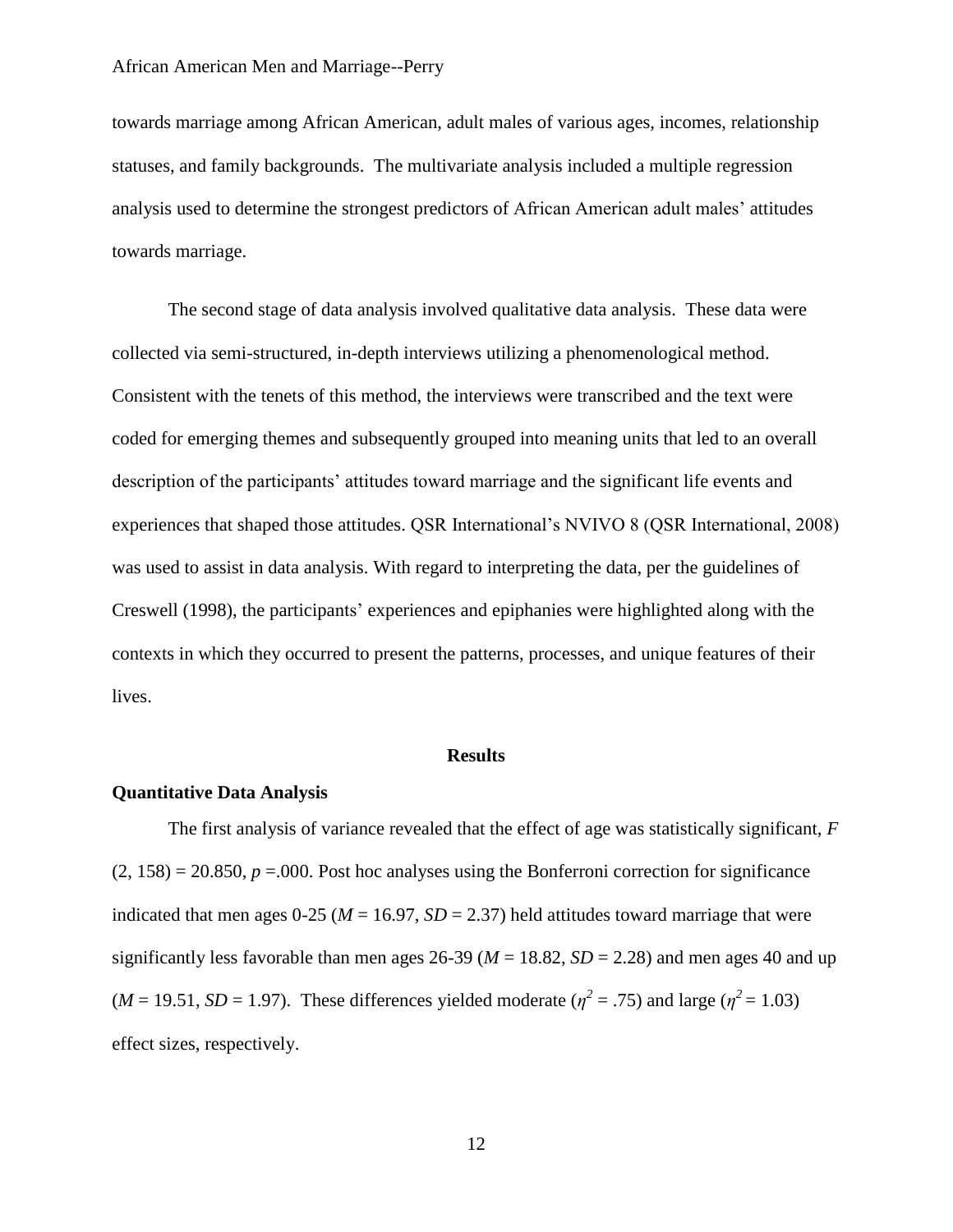The second analysis of variance revealed that the effect of income was statistically significant,  $F(2, 152) = 12.944$ ,  $p = .000$ . Post hoc analyses using the Bonferroni correction for significance indicated that men earning 0- \$24,999 ( $M = 17.49$ ,  $SD = 2.78$ ) held attitudes toward marriage that were significantly less favorable than men earning \$25,000-49,999 (*M* = 18.76, *SD*  $= 1.84$ ) and men earning \$50,000 and up ( $M = 19.60$ ,  $SD = 1.71$ ). These differences yielded moderate ( $\eta^2$  = .52) and large ( $\eta^2$  = .87) effect sizes respectively.

The third analysis of variance revealed that the effect of the men's relationship/family structure was significant  $F(2, 158) = 25.750$ ,  $p = .000$ . Post hoc analyses using the Bonferroni correction for significance indicated that married men ( $M = 19.80$ ,  $SD = 1.95$ ) held attitudes toward marriage that were significantly more favorable than men who were only dating  $(M =$ 17.54,  $SD = 2.17$ ) and men who were not romantically involved with anyone ( $M = 17.12$ ,  $SD =$ 2.43). These differences yielded large effect sizes of ( $\eta^2 = .92$ ) and ( $\eta^2 = 1.09$ ), respectively.

The fourth analysis of variance revealed that the effect of the men's parents' relationship/family structure was significant  $F(2, 156) = 12.931$ ,  $p = .000$ . Post hoc analyses using the Bonferroni correction for significance indicated that men with parents who never married each other and were not romantically involved with each other  $(M = 16.97, SD = 2.29)$ held attitudes toward marriage that were significantly less favorable than men whose parents were married ( $M = 19.18$ ,  $SD = 2.17$ ) and men whose parents were divorced from each other (M)  $= 18.31, SD = 2.44$ ). These differences yielded large ( $\eta^2 = .91$ ) and moderate ( $\eta^2 = .55$ ), respectively.

With regard to the multivariate analysis, multiple regression analysis was used to determine the significant predictors of African American, adult males' attitudes toward marriage.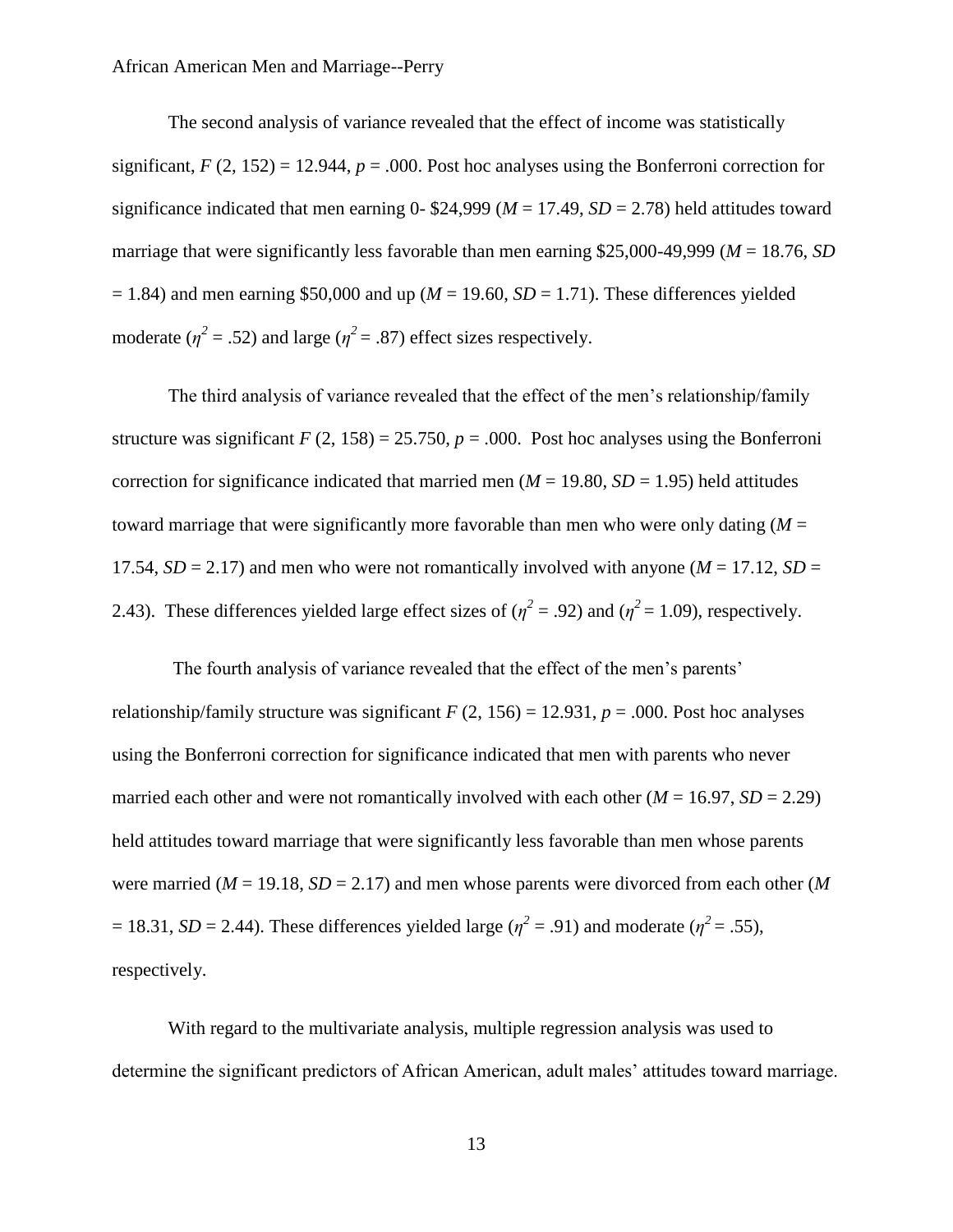The results of the regression indicated that the predictors in the model explained 44 percent of the variance. Further, the analysis revealed that higher levels of religiosity ( $\beta$  = .342, *p* = .000), being involved in a more traditional relationship/family structure ( $\beta$  = -.234,  $p$  = .010), being less fearful of intimacy ( $\beta$  = -.180,  $p$  = .013), and having parents who are involved in a more traditional relationship/family structure with each other ( $\beta$  = -.152,  $p$  = .050) significantly predicted favorable attitudes toward marriage. Table 3 displays the coefficients and statistics for the remaining variables included in the model.

## **Qualitative Data Analysis**

The qualitative data for this study consisted of 33 in-depth face-to-face interviews. These interviews yielded 23.12 hours of digital audio records and 211 pages of text transcripts. Although the interviews were very comprehensive and rich, there were a few predominant themes that emerged from the data, including the characteristics that men saw in potential marriage mates, the influence of their families of origin (especially fathers) in shaping their attitudes, and the roles of the church and the government in promoting marriage.

## **"Marriage Material"**

Regardless of their marital status, several of the men expressed their thoughts about the traits or characteristics that would make a woman an ideal marriage mate. While the single men discussed these traits from a "wish list" perspective, many of the men who were currently married or had been married in the past talked about these traits in the context of the things that made their wives "stand out" from the crowd. Some of the characteristics discussed were having an open mind, which entailed being receptive to learning about different cultures, experiences, and ways of practicing one"s spirituality. The men described how sharing in these types of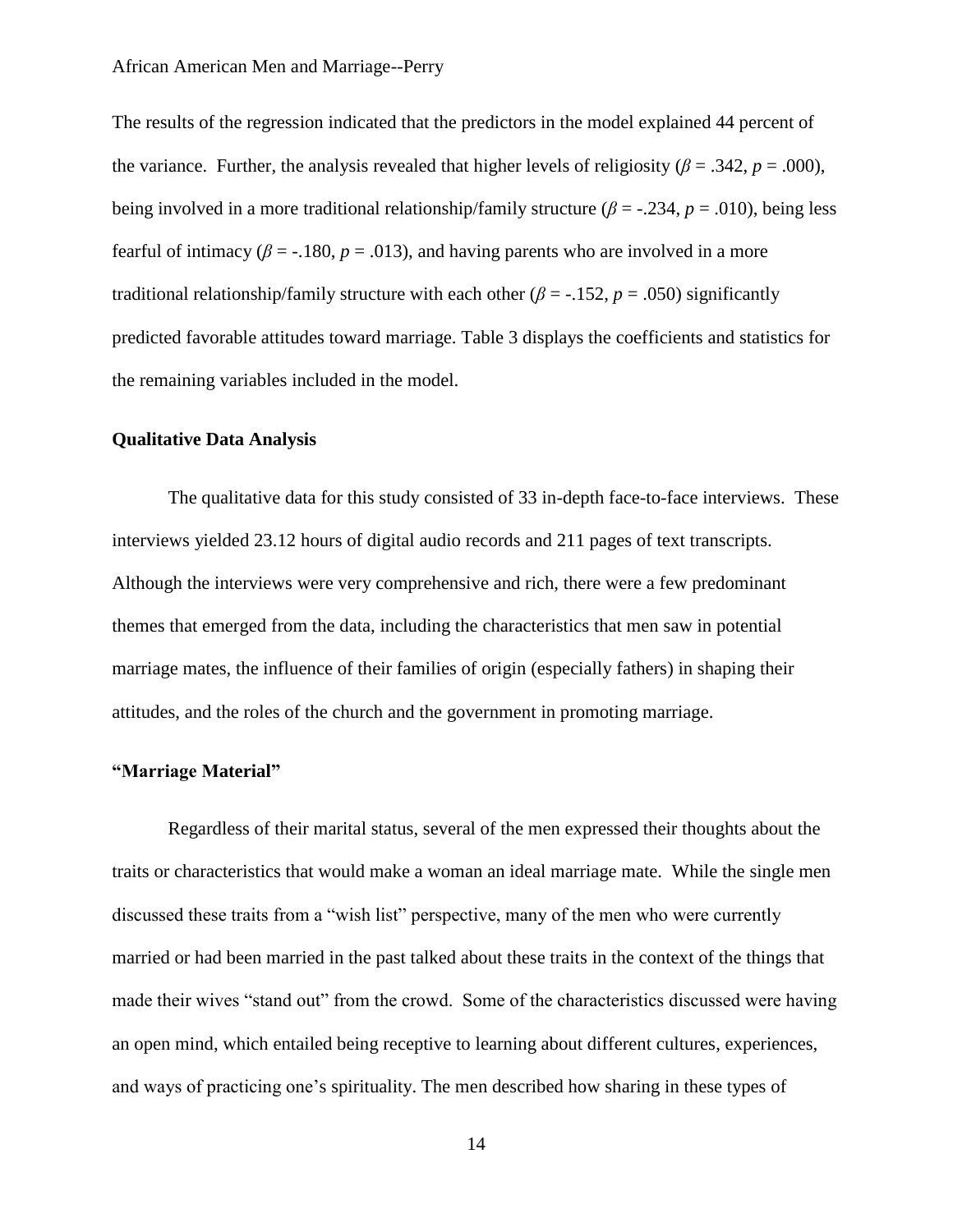activities were the things that did or could potentially bring them closer to their partners. Attractive marriage mates were also described as being honest, trustworthy, reliable, and consistent.

Strength and shared values were two other characteristics that were mentioned frequently. According to the participants, having a "strong woman" manifested itself in many different ways. To some, a woman"s strength was connected to her ability to raise children appropriately, while others emphasized intelligence and the ability to engage in discourse related to current events as strength. However, most often, strength was exemplified in women who could not only maintain their financial independence, but could also serve as a support system for their partners, while simultaneously inspiring them and holding them accountable for becoming better men, husbands, and fathers. According to a 29-year, married, unemployed father of three:

"Just um, like I said, the supportiveness. The fact that even though I"m flawed as all men are, nobody is perfect, but….. [sighs and pauses] she looked passed all that. She saw me for who I was and who I"m capable of being. And she"s given me her love, we don"t have no trust issues. And times that I've been down, she's picked me up. So for me, that was major! That's hard to find these days, you know. She was a diamond in the rough."

Shared values was also high on the men"s list of marriage mate traits and characteristics. Many of the married men spoke about how easy it was to get to know the women who became their wives when they shared common values regarding religion and spirituality, childrearing, and family. As one man stated:

"When I met her and uh… I liked her. I liked that she had some drive and that she was very intelligent. I saw that she was trying to make a life for herself and you know, she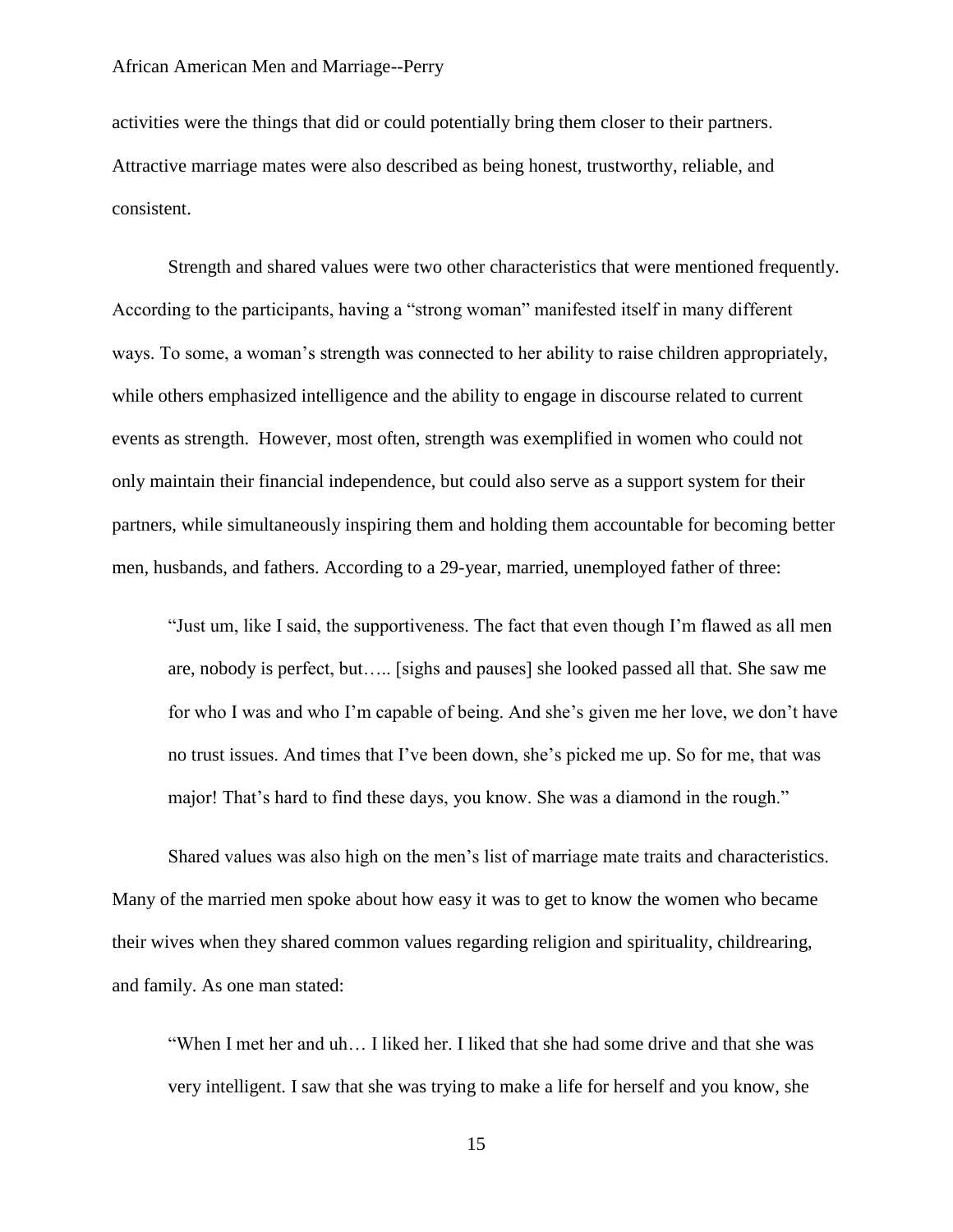wanted some things. We kind of…, well our checklists kind of matched up. So we got together and got along really well, so I said I"ll try to keep this one if she"ll let me."

## **"Family of Origin"**

There was general consensus related to the ways in which the men"s family of origin influenced their attitudes toward marriage. In fact, when asked about the largest influence on their attitude toward marriage, 28 of the 33 men cited experiences in their immediate or extended family. The men discussed a wide range of experiences that they encountered as children and as adults that helped shape their opinions of marriage and have also influenced their behavior within their relationships. Some of the men's experiences encouraged marriage, while others' experiences served as cautionary tales and deterred marriage. A 22-year-young man who was considering proposing to his girlfriend mentioned:

"It depends on where you look at it from. For me, I"m young, I know I want kids, I know who I want to marry. It's like.... My grandparents have been together before since, like since before I could remember. I have an auntie and uncle that have been together since the  $6<sup>th</sup>$  grade. You know, and I'm like I want that. You know when you meet people like that, when you look at the way society was [in previous generations], people weren"t divorcing back then. They were making it work. They were staying together. And so it was like, not necessarily pressure from society, but it was just the way it was. But when there is a certain standard by which it's so entrenched in your family that you don't know any other way, then that's just how it is. I wish we could get back to that."

This excerpt speaks to the importance of having positive models of marriage for African American males, an issue that came up repeatedly in the interviews. Another young man who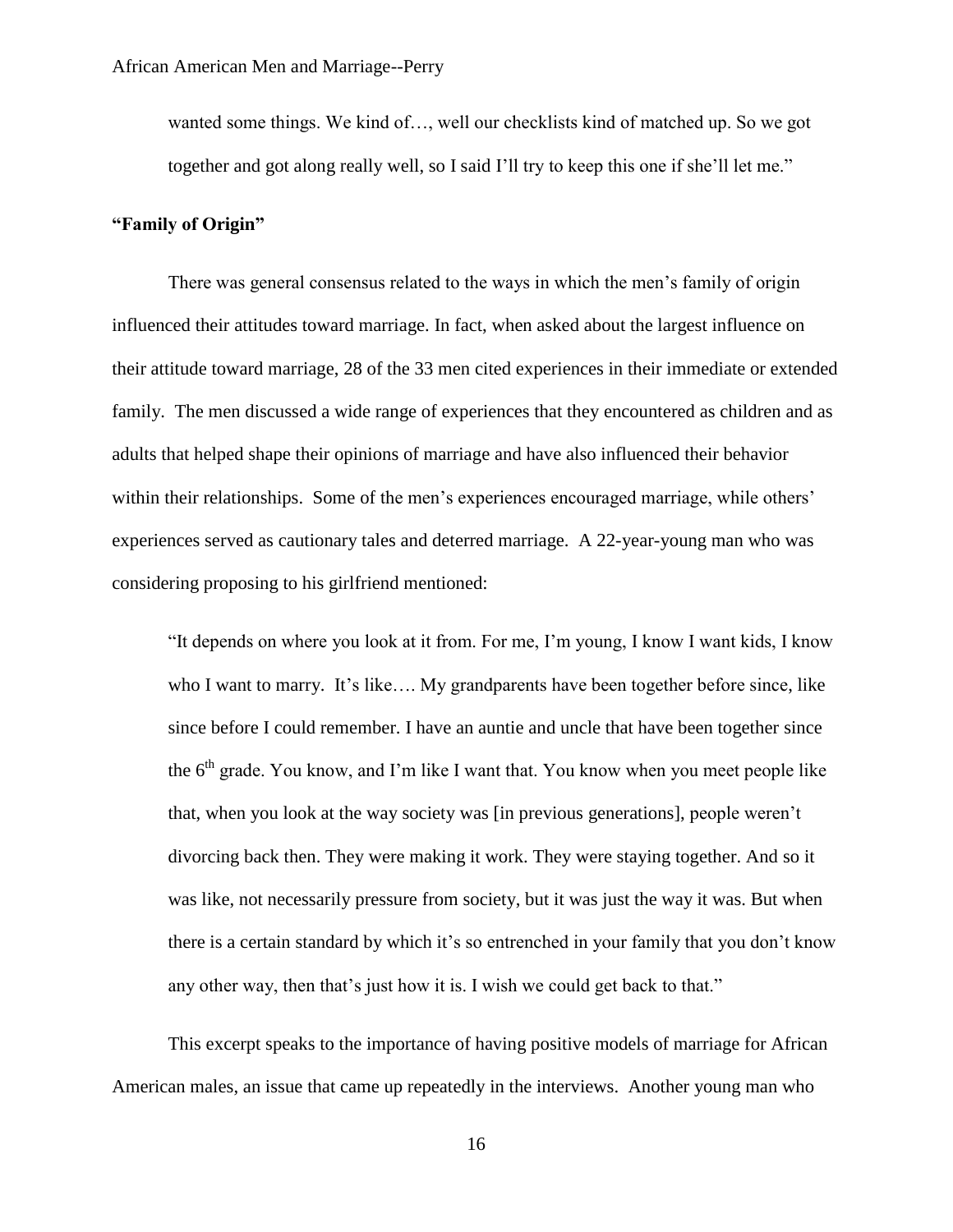was married, spoke in clear detail about how watching his own father"s behavior provided him with guidelines, established a standard, and set clear expectations for how men should stand by their partners and honor their commitments in marriage:

"…Like I said, the way my father treated my mother [who subsequently died from cancer]. Especially as I got older and the more sick she got. Even though I was a knucklehead and we didn"t get along, he always took care of us. I mean, we didn"t have the best personal relationship, even to this day. But you know, to see him work 10 hour days, come home, you know, and take care of his kids. As far as feeding us and making sure our homework is done. Making sure we got out the door to catch the bus. Making sure my mom made all her chemo[therapy] treatments and any type of rehab. You know, she got to a point where the cancer had got into her bones so she had to sleep in a…. you know, a hospital type issued bed and, you know, he had to sleep on the floor. He couldn"t sleep in the bed with her, you know. He had to bathe her. Um..., there was a point that he had to feed her. Man, she couldn't even go to the restroom without him. So to me, that was like the epitome of love."

Unfortunately, not all of the men had such powerful examples to follow. In these cases, according to many of the men who were interviewed, young men are in many ways lost and confused about the purpose, structure, and function of marriage.

"If you"re a young man, if you don"t see or hear about marriage, a husband and a wife...what is marriage? It becomes whatever you see on TV or maybe what somebody told you. How often do you get to see a husband and wife interact? You see what I"m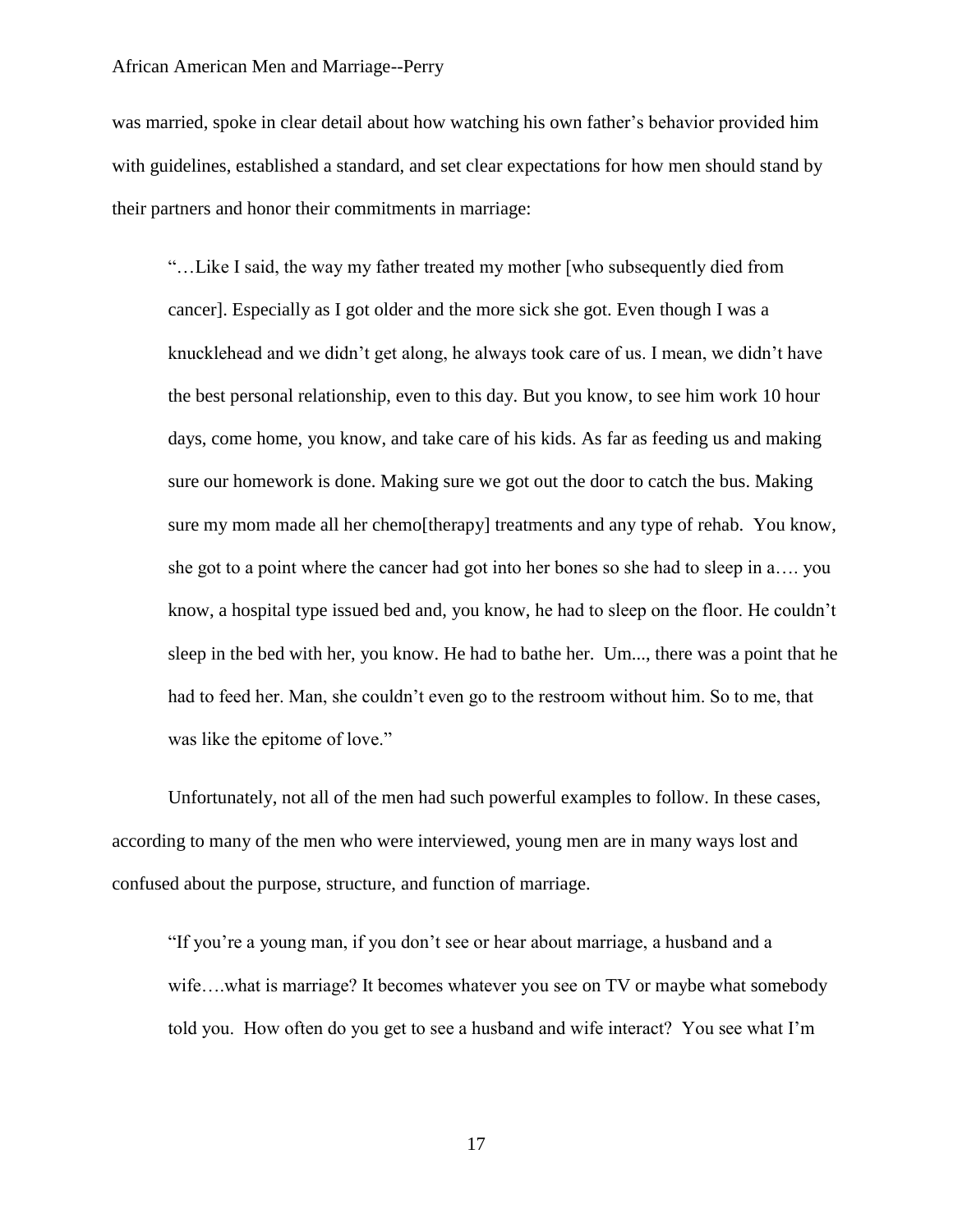saying? I'm talkin' about expectations. I've always been a proponent of expectations. You gotta teach expectations!"

For others, not having a model for marriage may have been a welcomed change. For these men, it was the model that they were exposed to that was the source of their ambiguity, hesitation, and reluctance to embrace marriage. These feelings were best expressed by a 27-yearold man who admitted being anxious about the seeming inevitability of marriage:

"People of color often don"t see marriage modeled well. My mother has been divorced three times. So… there is a part of me that is like….[uncomfortable laugh] I don"t know about getting married. I look at it like, if she can"t do it and she is the one who raised me, then… then it"s clear that whatever needed to be poured in men wasn"t done by her so how am I going to be successful at this?

## **"Church, State, and Marriage"**

After discussing the state of marriage among African Americans and describing the events and experiences that shaped their personal attitudes about marriage, the men were asked if they perceived increasing marriage rates among African Americans as a worthwhile goal and if so, what were their thoughts relative to how this either should or could be done. In response, an overwhelming majority (32 of the 33 men) agreed that increasing marriage rates was a worthwhile goal. The one man who disagreed stated that "marriage isn"t for everyone." For those who perceived increasing marriage rates among African Americans as a worthwhile goal, the rationales were mostly related to the fact that the men saw healthy marriage as synonymous with stability. Specifically, the men stated that too many African American families are missing strong fathers serving as the heads of their households. According to this these men, the best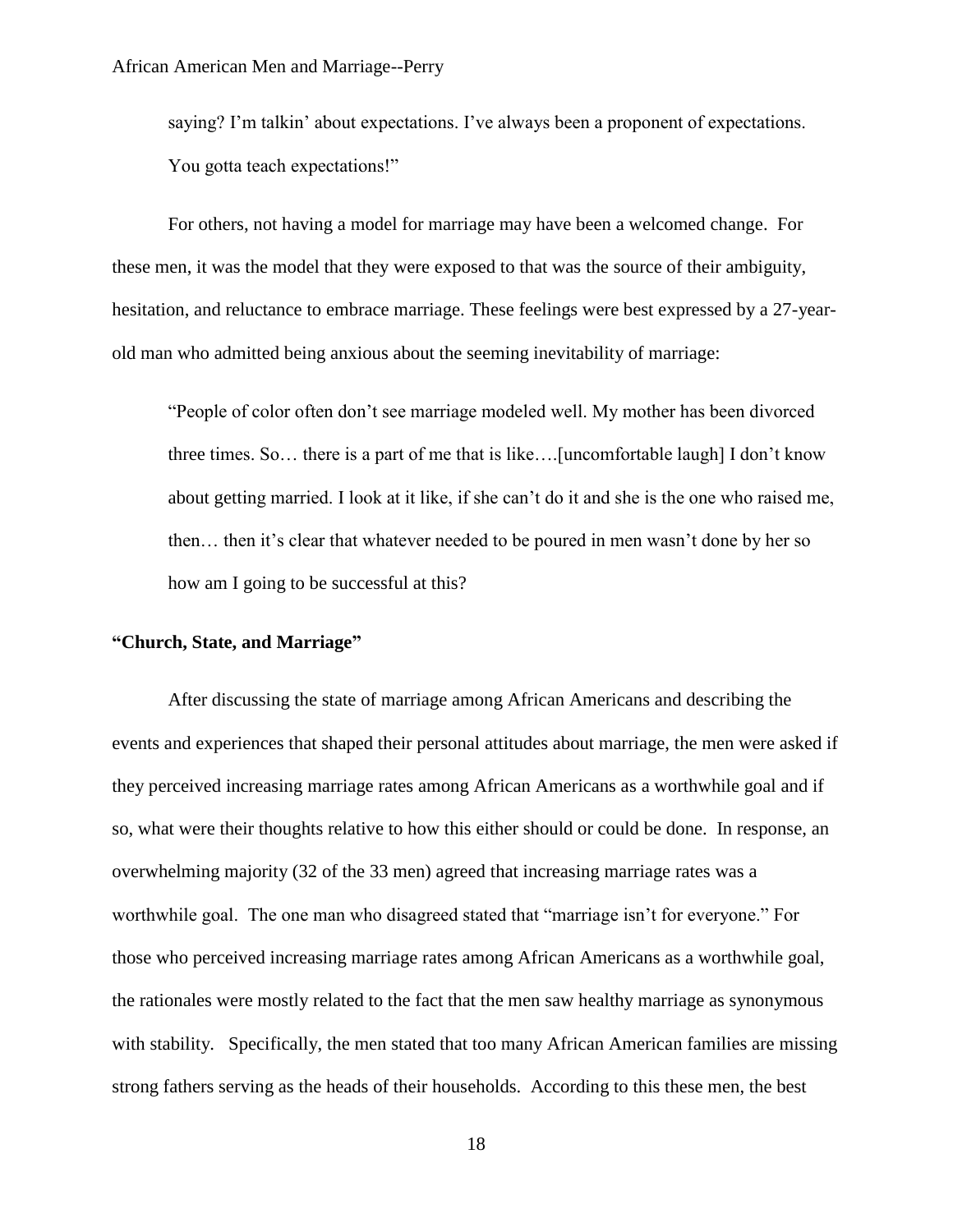way to "re-install" fathers as the heads of their households is to increase marriage rates and reduce the number of African Americans who divorce. Others mentioned, "Marriage equals strong families, and strong families mean strong communities." A 60-year-old married father of three adult children went as far as to say, "A man can"t be respectable and should not be able to hold public office unless he is married."

Despite the general agreement that something should be done to increase marriage rates among African Americans, there was less agreement as to who or what should take on that responsibility. Several men stated that they did not think it was the role of government to encourage or promote marriage citing the separation between church and state. Other men thought that it was very appropriate for the government to get involved in promoting marriage to African Americans. In fact, in the views of some of the men, it was the government that had a hand in splitting up many African American families via public assistance policies that required that fathers be non-resident as a condition for eligibility. In their view, it was the government"s obligation to repair what it had helped to destroy. According to a 72-year-old attorney:

"There is something wrong when you have to do something bad to get help…We"ve got to start rewarding good behavior. You know, incentivize families. Even with Section 8, if you could give priority to husbands and wives, you"re strengthening something that is good. You"ve gotta reward marriage and we don"t do that."

The other institution that was identified as an ideal body to encourage marriage among African Americans was the church. None of the men expressed any disagreement with the church promoting marriage. The majority of the men stated that they would like to see the church become more aggressive in its marketing of marriage. Said one man, "You have to sell it.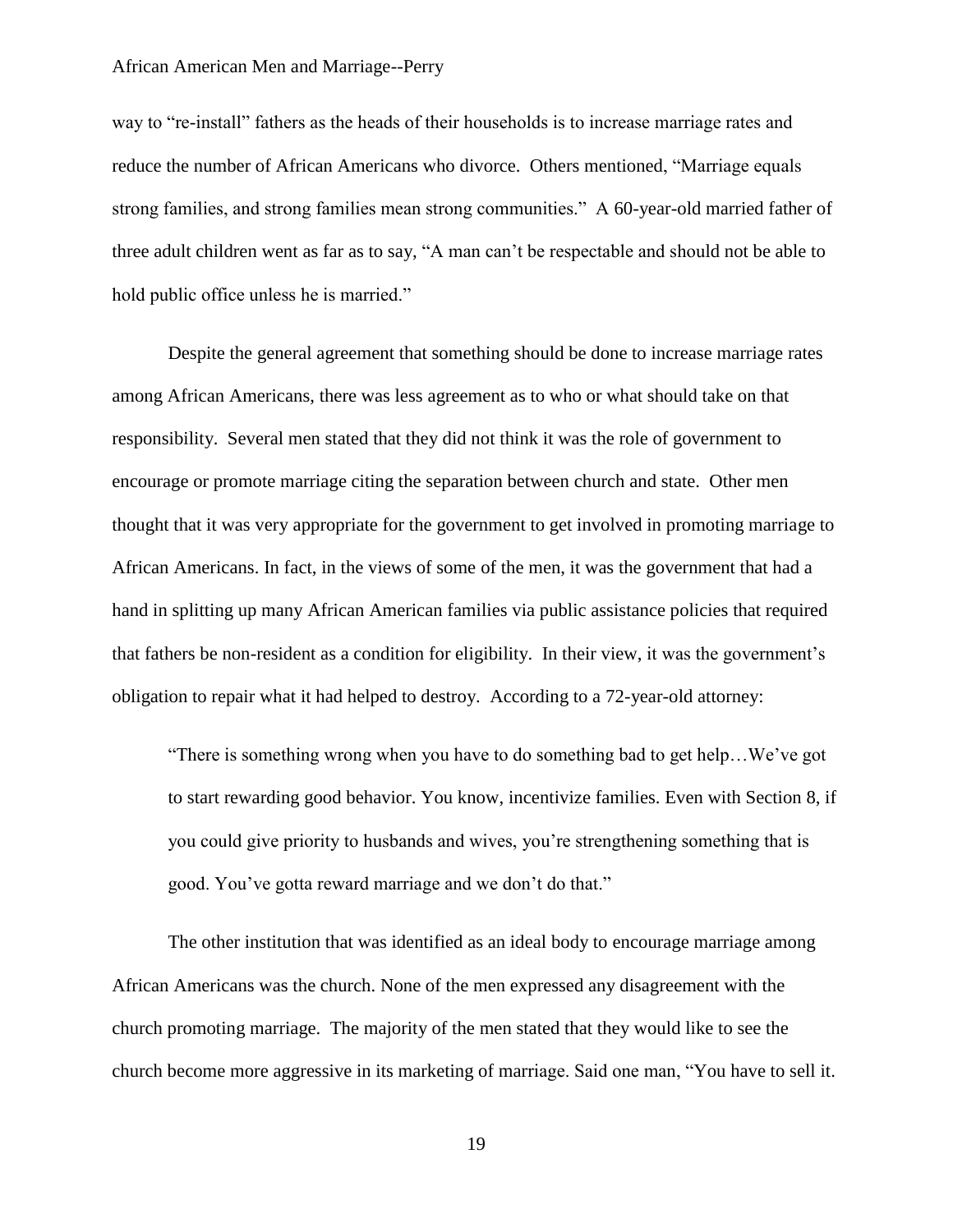You have to market it so that people will buy into it." Evidence of the church's need to become more active in promoting marriage was the changes in African American family structure. Many of the older men lamented what they viewed as a generational divide with regard to the increasing acceptance of non-traditional family structure in contemporary society.

"Certain things are more socially acceptable these days. The single Black mother is praised these days, and the single Black father is damn near the Ebony [magazine] man of the month. Marriage is no longer the end all, be all. A lot of people have that mindset."

When asked their thoughts about the specific ways that the church could get more involved in the promotion of marriage, the men mentioned that many churches have couples' ministries and that these are ideal for providing congregations and communities with images and models of strong, healthy marriages. Several of the men highlighted the importance of the church partnering with community partners to do outreach on the benefits of marriage, as well as providing relationship education. According to a 21-year-old single man, "I feel like that should be a part of the church curriculum. You know, teaching young men and women how to coexist in a relationship, be in love, and how to treat each other." In describing his attempt to cultivate one such partnership, a 53-year-old pastor stated:

"The church should have ongoing retreats and workshops for singles and married folks. Even in our youth programs in the church, we are confronting issues such as sexual abuse, date rape and moving beyond the past because these things happen and people bring them into their relationships. I tell ya…, one of the things that our church does is we have to talk about sex and what a responsible relationship is. Then for our young adults, we have to create an environment for them, especially the singles where they can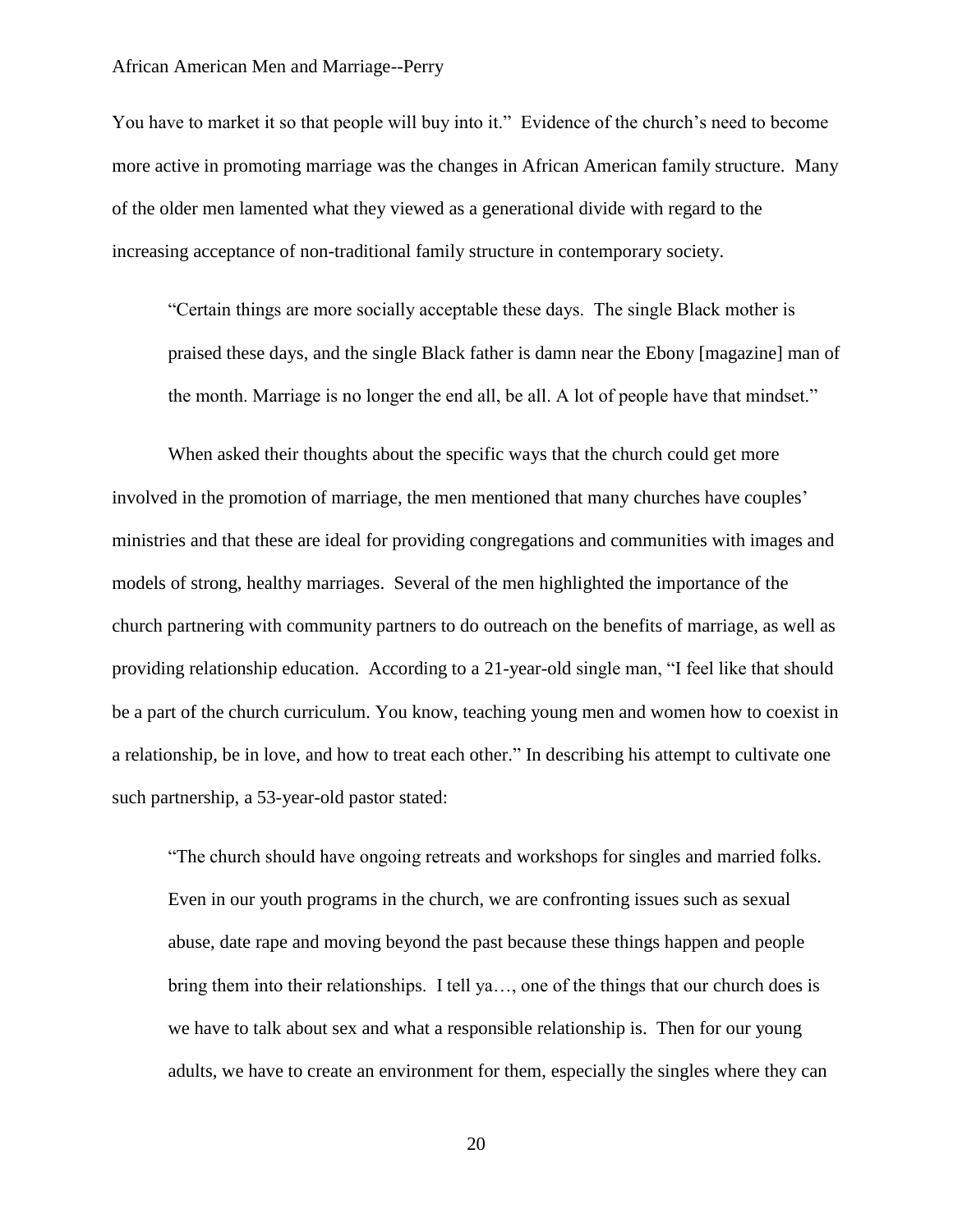have time to fellowship together without the pressure to 'date.' This helps because they learn to become friends first."

#### **Discussion**

The purpose of this study was to fill a gap in the literature by examining African American men"s attitudes toward marriage and exploring the ways in which the men"s life experiences shaped their attitudes. This is an important area of inquiry given the relatively low rates of marriage among African Americans (African American Healthy Marriage Initiative, 2003), the reported benefits for children and families associated with marriage (Bulanda, 2010), and the fact that many African American women desire to marry, provided they can find a willing (i.e. favorable attitude) and able (i.e. marriageable) partner (England & Edin, 2007). The bivariate analyses revealed that younger, more economically disadvantaged men who are not married and whose parents were never married to each other held significantly less favorable views toward marriage than their counterparts who were older, more well off financially, were married themselves, and had parents who were married to each other. These findings were expected given that previous research had found that younger men who are often less economically viable tend to marry less often than their men who are older and have higher incomes (Broman, 2005; Edin, 2000). This occurs as both men and women tend to associate a man"s ability to provide financially for a family with his attractiveness as a potential marriage mate. The findings that married men and men whose parents were married held more favorable views toward marriage were also expected. As corroborated by the qualitative analyses, having tangible role models who have "been there and done that" provide men with a level of confidence and security that they too can be successful at marriage.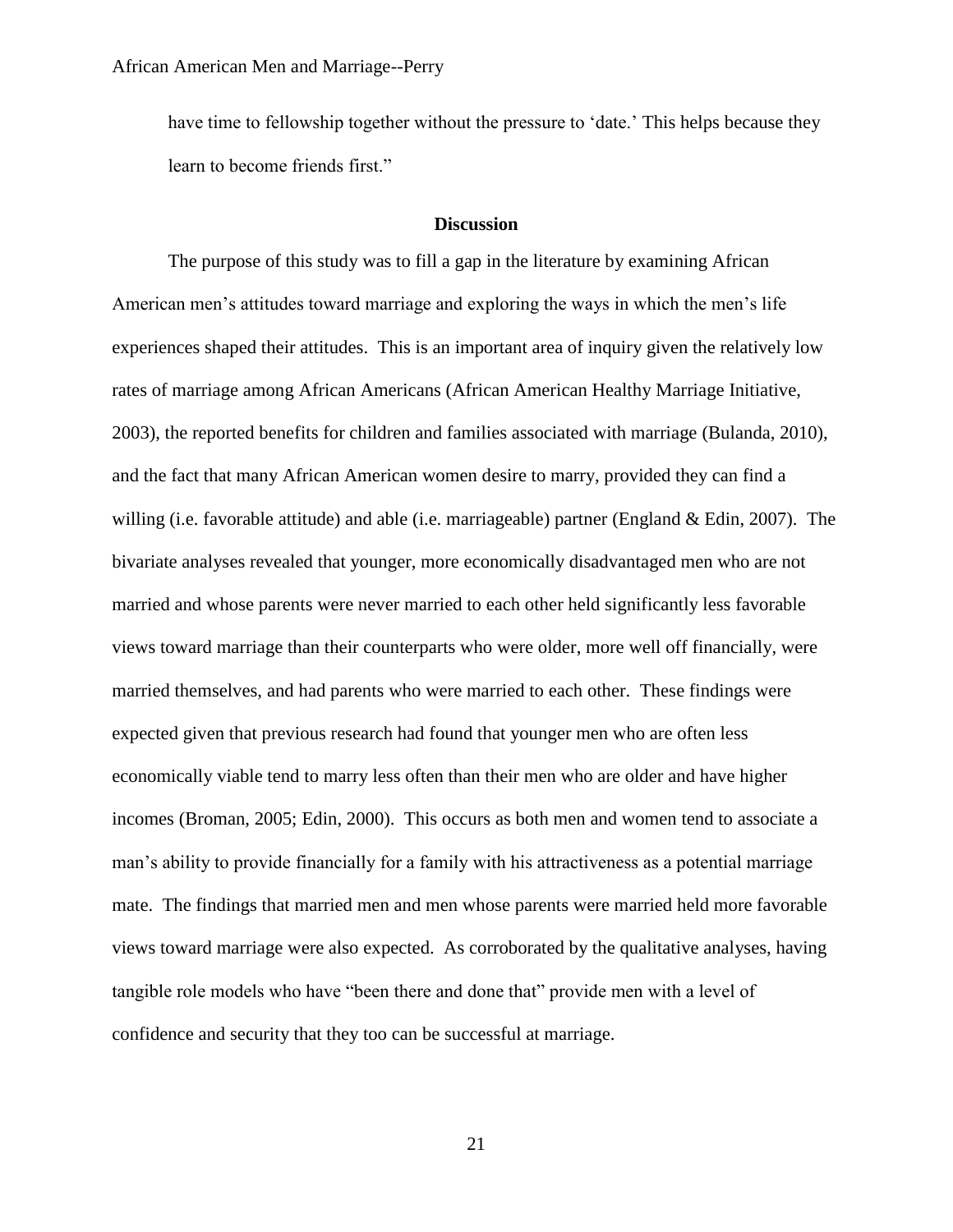In the multivariate analysis, when examined in the context of other intrapersonal, interpersonal, and external factors, the impact of men"s age and income was decreased as higher levels of religiosity, less fear of intimacy, their own marital status, and that of their parents significantly predicted more favorable views toward marriage. Given the findings from the bivariate analyses, the question became what might explain the reduced impact of age and income in the presence of the other factors? First, starting with the strongest predictor, reporting high levels of religiosity seems to go hand in hand with more favorable attitudes toward marriage. As one might imagine, the church"s preference for traditional family structure featuring male-headed households (Billingsley, 1992; Tinney, 1981) is consistent with the participants" favorable marriage attitudes. Further, men who are more religiously inclined would also be more apt to view marriage as normative and as an expected and natural progression of a positive romantic relationship. Or, in the words of a 60-year-old community center director, "In my mind, I treated all my dates as though they were interviews for the position of husband and soul mate." Second, men who had less of a fear of intimacy were associated with holding more favorable attitudes toward marriage. This can be easily understood considering the emphasis that the men placed on having a mate that was both strong and supportive to as one put it, "pick me up when I am down." The level of vulnerability expressed in this statement suggests that not only did those who viewed marriage favorably not fear intimacy, but rather they sought it out and expected from their partners. This is in stark contrast to reports of African American men who employ the "cool pose" in an attempt to keep from exposing their genuine feelings for fear that they might be rejected. Third, men whose parents were involved in more traditional relationships and family structures were also associated with more favorable attitudes toward marriage. This finding is consistent with research suggesting that marriage has intergenerational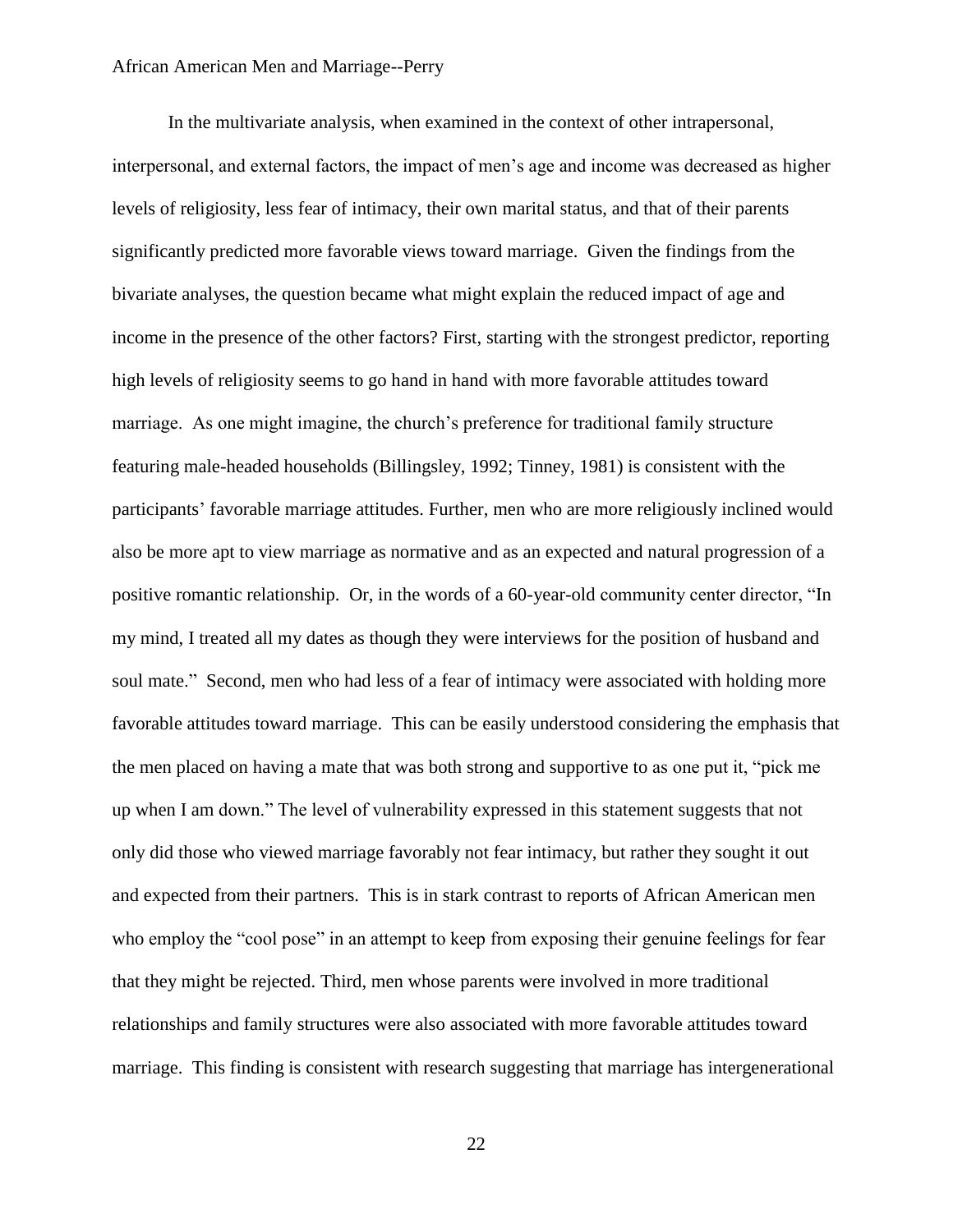effects for many (Wallerstein et al., 2000). As corroborated by the qualitative data, having parents who are married provided several of the men with tangible examples of what a successful marriage looks like and established a standard for the men to strive for. Finally, men who were themselves married were associated with holding more favorable views toward marriage. It was certainly expected that men who had already decided to marry would hold favorable attitudes toward the institution of marriage. It was also expected that in light of media and social science reports of African American marriage that often come from a deficit perspective highlighting the low rates of commitment and marital satisfaction (Broman, 2005), those who were not married would not view it favorably. This very sentiment was expressed by one of the participants who told a story of a friend"s wedding in which men turned and ran away in an attempt to not be touched by the bride"s garter (a symbolic custom at many weddings that is said to indicate that marriage is on the horizon for the man who catches it).

In sum, the themes that emerged from the qualitative analyses not only served to strengthen and corroborate the findings in the quantitative analyses, they also spoke to the men"s desires to develop, contribute to, and live in contexts where marriage was encouraged, expected, and respected. According to these men, increasing marriage rates was one of, if not the best ways to strengthen African American families and communities. Beyond expressing their support for interventions by the church and to a lesser extent, the government, these men also acknowledged the utility of having strong healthy relationships and marriages in their own families so that the younger generations, as well as they themselves could benefit from those couples" wisdom, experience and perspective. Moreover, despite the contention by some that marriage promotion (Coltrane, 2001) is a slippery slope that masks a hidden agenda driven by conservatism, patriarchy, and promoting marriage at all costs, in many ways, the men in this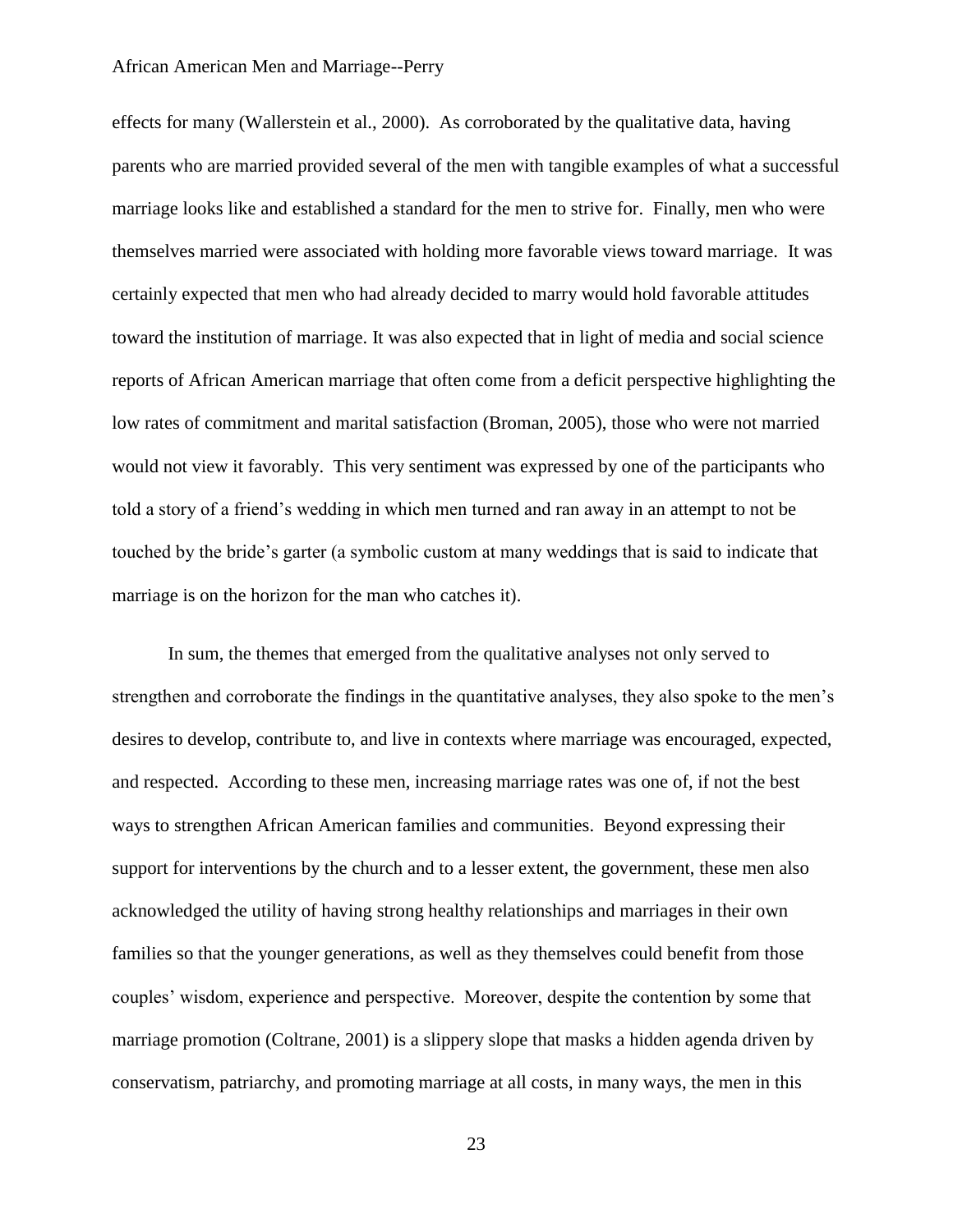study did not conceptualize marriage as an arrangement that favored them as dominant and relegated their wives and girlfriends as second-class subordinates. Rather, these men conceptualized marriage as a way to honor and edify their partners. Or, in the words of a 50 year-married father:

"…The best example I can give is… Man, put it like this. She gives me the desire to carry myself with integrity even outside of her presence because she"s just that real and it gives me the desire to cherish her and I never got that from any other woman."

## **Limitations**

This study has some limitations that should be considered when examining the results. First, the cross sectional design only provides a "snapshot" view of the participants' experiences and does not measure them over time. Therefore, changes in the participants' attitudes based on new experiences and circumstances were not captured. Second, the non-probability sampling strategy does not allow for generalizations of the findings to the population of African American men. It is also possible that this study was susceptible to bias in that those with extraordinarily positive or negative attitudes about marriage may have been more likely to self-select into the study. Finally, the reliance on participant self report was a limitation in that it increases the likelihood of participants providing socially desirable responses, particularly given that African American men are often criticized and blamed in the media, popular culture, and social science for the low rates of marriage among African Americans.

#### **Implications**

Despite its limitations, the findings from this study have implications for those concerned with increasing marriage rates among African Americans. For policymakers, the findings from this study suggest that there may be ways to encourage and promote marriage that move beyond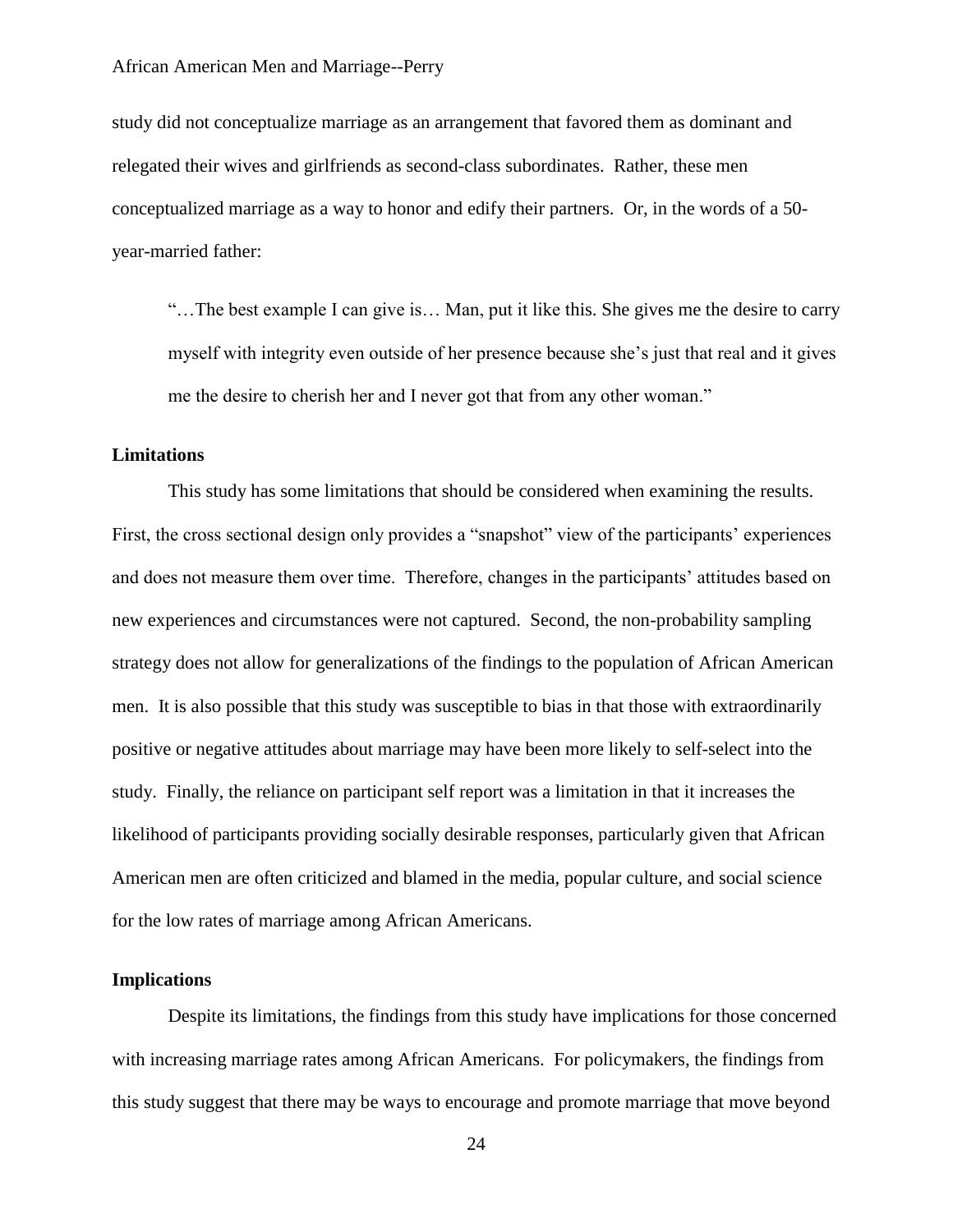the usual recommendations related to allocating funds for programs and services that will increase men's economic viability as a way to make them more attractive in the marriage pool. This is not to minimize the importance of economics in discussions and initiatives dedicated to marriage and family structure because as Edin and Kefalas (2005) remind us, gone are the days when people are satisfied with being "poor and happily married." However, these findings do provide support for the notion that while economic stability is important, when viewed in the context of other factors, it is not the only factor in determining whether one is favorable toward marriage. Therefore, in addition to improving men's economic stability, exposing them to successfully married couples may also be beneficial, particularly for the couples' relatives and children.

These findings also point to the central role that the church plays in the lives of many African Americans, including African American men. Despite the fact that African American male church attendance is down from years past (Chatters, Lincoln, & Taylor, 1999; Levin & Taylor, 1999), the men in this study not only expressed a willingness to participate in church related activities and events to promote and encourage marriage, but they also expressed an interest in helping the church do outreach work and engage the local community in conversations about marriage. Given this finding, churches and faith-based organizations may continue to be important community partners, clearinghouses, and referral agencies for secular relationship education interventions.

Finally, and maybe most importantly, the findings of this study have implications for the media and popular culture. Oftentimes, in the media and popular culture, the images of African American men in families are portrayed as either buffoons in need of supervision and monitoring or "playas" who are only concerned with themselves and exploit others for their own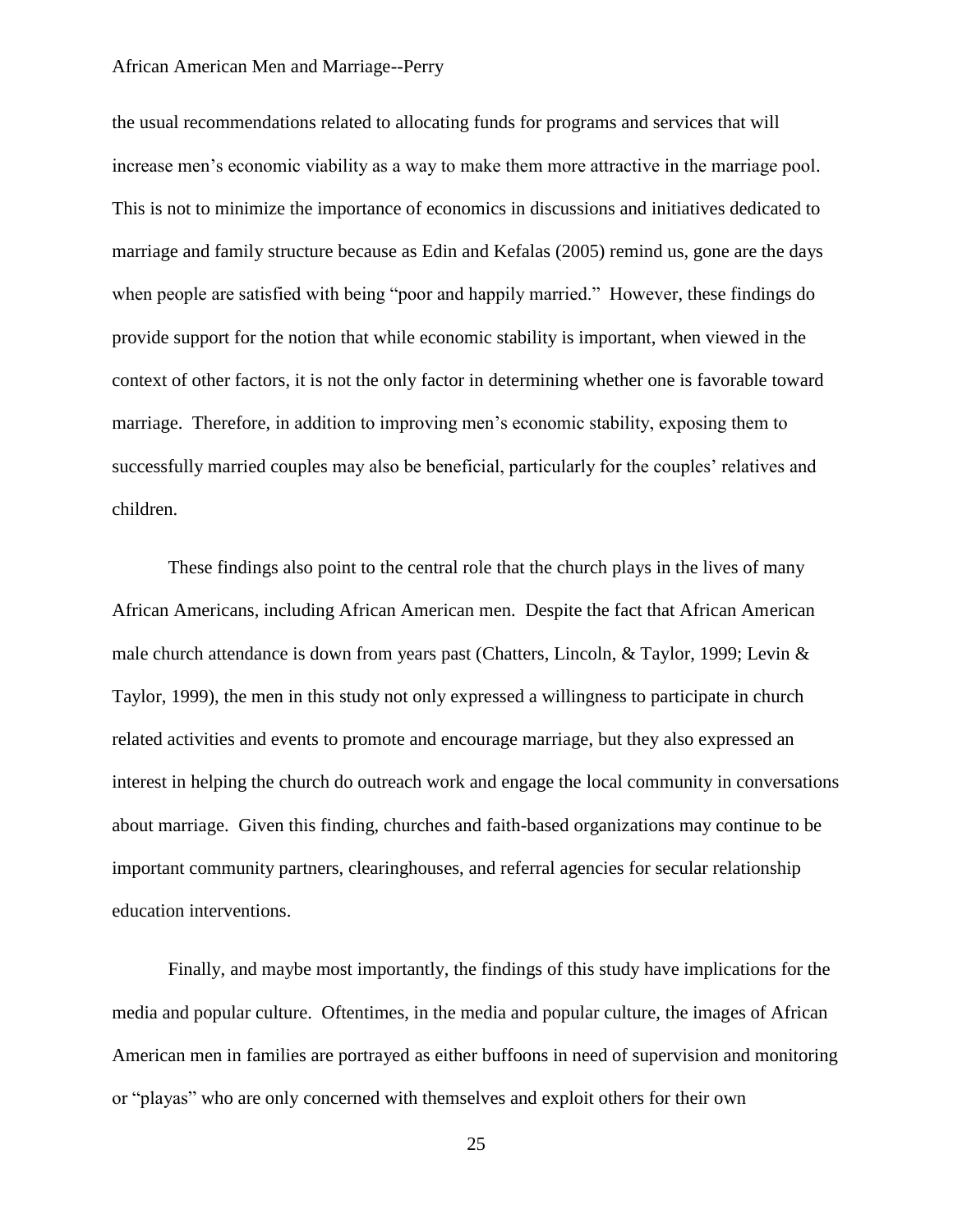gratification. Although it is not the first, nor will not be the last example that refutes this false dichotomy, this study gives voice to a diverse group of thoughtful, civically oriented African American men, a group that often stands accused in the discourse related to family structure and well-being, but is very rarely allowed to testify in its own defense.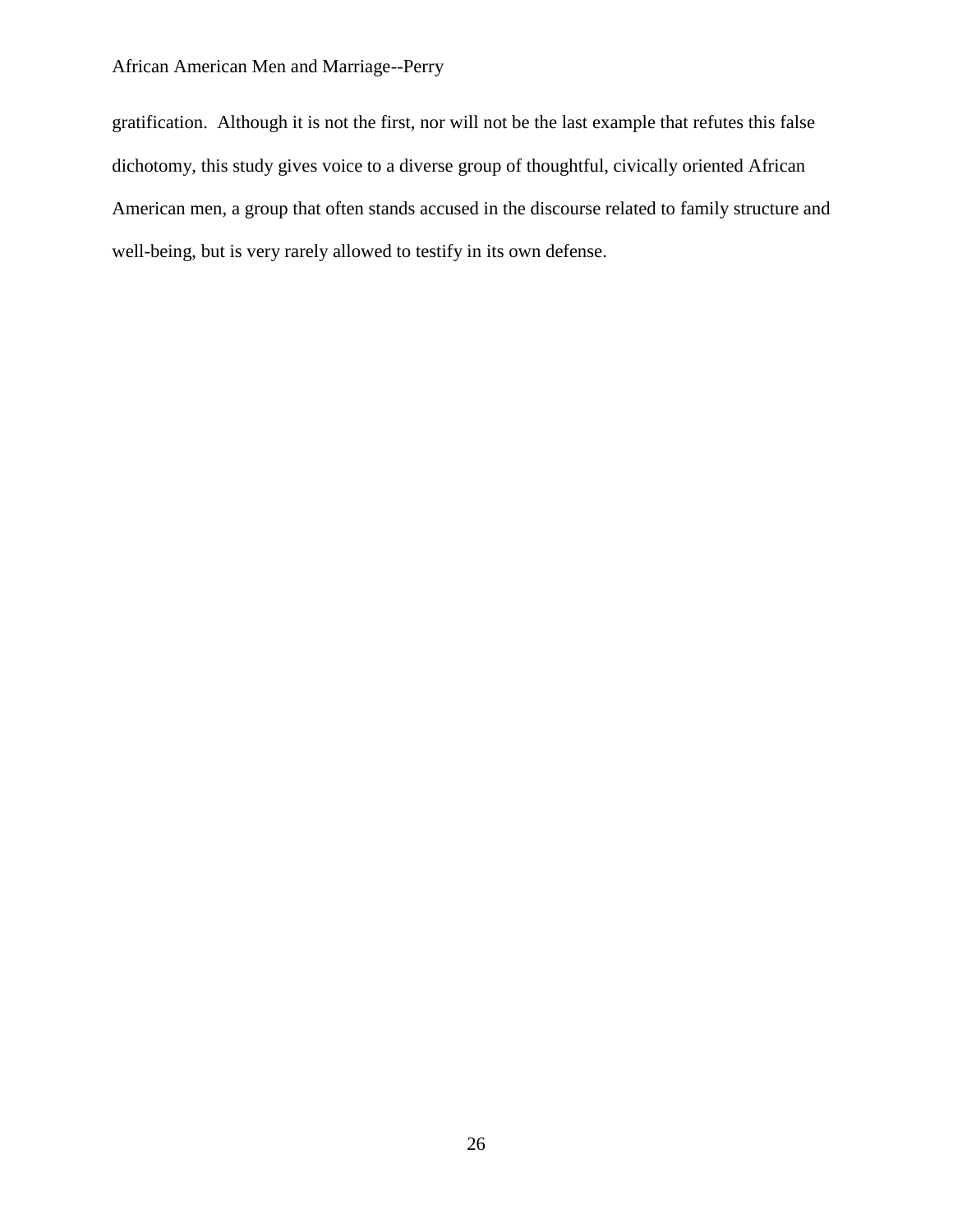## **References**

- Aird, E. (2003). Making the wounded whole: Marriage as a civic right and civic responsibility. In O. Clayton, R. Mincy, and D. Blankenhorn (Eds.) *Black fathers in contemporary society: Strengths, weaknesses, and strategies for change* (pp. 153-164). New York: Russell Sage Foundation.
- African American Healthy Marriage Initiative. (2003). Why marriage matters: Roundtable summary report. Washington, DC: Administration for Children and Families, U.S. Department of Health and Human Services.
- Amato, P., & Booth, A. (1997). *A Generation at Risk: growing up in an era of family upheaval*. Cambridge: Harvard University Press.
- Angel, R., & Worobey, J. (1998). Single motherhood and children's health. *Journal of Health and Social Behavior, 29*, 38-52.
- Barnett, M. A., & Sinisi, C. S. (1990). The initial validation of a Liking of Children Scale. *Journal of Personality Assessment, 55,* 161-167.
- Beavers, W. R., Hampson, R. B., & Hulgus, Y.F. (1985). Commentary: The Beavers systems approach to family assessment. *Family Process, 24,* 398-405.
- Billingsley, A. (1992). *Climbing Jacob's ladder: The enduring legacy of African American families*. New York, NY: Simon and Schuster.
- Blackman, L., Clayton, O., Glenn, N., Malone-Colon, L., Roberts, A. (2005). The consequences of marriage for African Americans: A comprehensive literature review. Policy paper for the Institute for American Values.
- Broman, C. (2005). Marital quality in black and white marriages. *Journal of Family Issues, 26,* 431-441.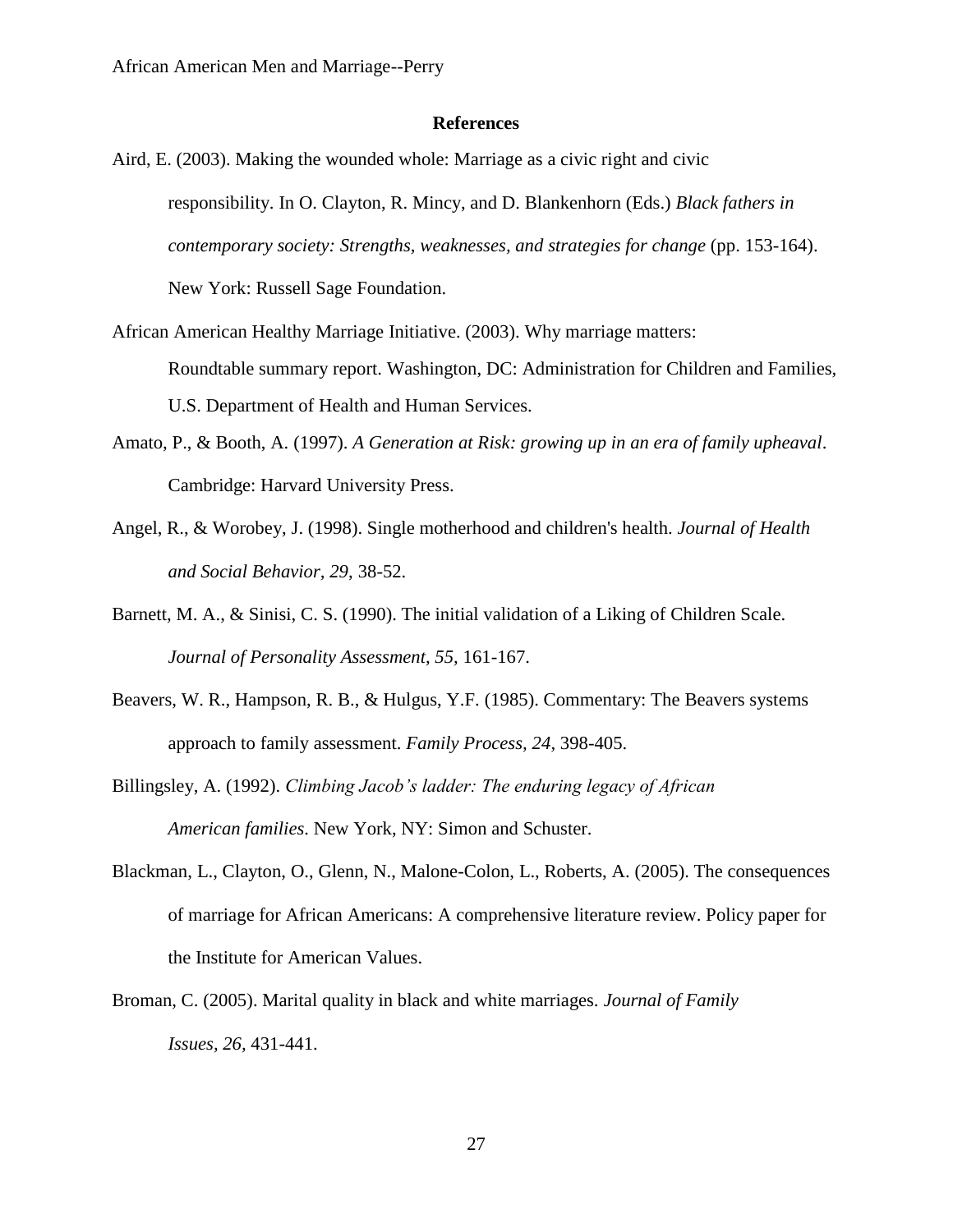- Brown, S. (2000). The effect of union type on psychological well-being: depression among cohabitors versus marrieds. *Journal of Health and Social Behavior, 41*, 241-255.
- Bulanda, R. E. (2010). Poverty and parenting style among black married couples. In R. Coles and C. Green (Eds.) *The myth of the missing black father* (pp. 47-64). New York, NY: Columbia University Press.
- Center for Research on Child Wellbeing. (2004). *The Fragile Families and Child Wellbeing Study: Father's baseline survey-public use version.* Princeton University.
- Chatters, L., Taylor, R., & Lincoln, K. (1999). African American religious participation: A multi-sample comparison. *Journal for the Scientific Study of Religion, 38,* 132-145.
- Cherlin, A. (1998). Marriage and marital dissolution among black Americans. *Journal of Comparative Family Studies, 29,* 147-159.
- Clarkwest, A. (2006). Premarital characteristics, selection into marriage, and African American marital disruption. *Journal of Comparative Family Studies, 37(3),* 361-380.
- Clarkwest, A. (2007). Spousal dissimilarity, race, and marital dissolution. *Journal of Marriage and Family, 69(3),* 639-653.
- Clayton, D., & Moore, J. (2003). The effects of crime and imprisonment on family formation (pp. 84-102). In O. Clayton, R. Mincy, and D. Blankenhorn (Eds.) *Black fathers in contemporary society: Strengths, weaknesses, and strategies for change.* New York: Russell Sage Foundation.
- Coltrane, S. (2001). Marketing the marriage "solution": Misplaced simplicity in the politics of fatherhood. *Sociological Perspectives, 44,* 387-418.
- Creswell, J. W. (1998). *Qualitative inquiry and research design: Choosing among five traditions.* Thousand Oaks, CA: Sage Publications.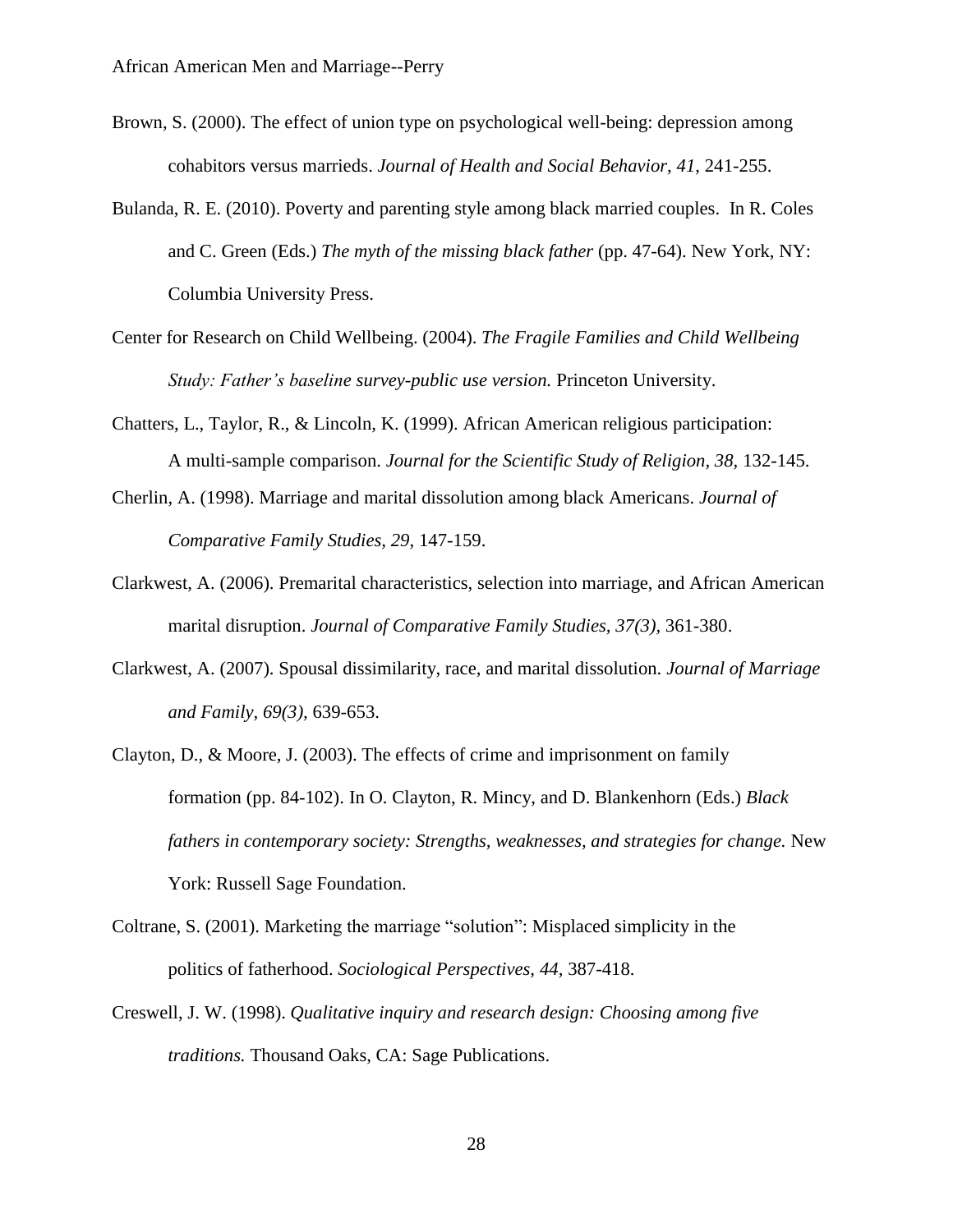- Currence, P., & Johnson, W. (2003). The negative implications of incarceration on black fathers. *Research on African American Research Perspectives, 9,* 24-32.
- Davis, L., Williams, H., Emerson, S., & Hourd-Bryant, M. (2000). Factors contributing to partner commitment among unmarried African Americans. *Social Work Research, 24,* 4- 16.
- Descutner, C. J., & Thelen, M. H. (1991). Development and validation of a Fear of Intimacy Scale. *Psychological Assessment, 3,* 218-225.
- D'Onofrio, B. M., Turkheimer, E., Emery, R. E., Slutske, W. S., Heath, A. C., Madden, P. A., & Martin, N.G. (2006). A genetically informed study of the processes underlying the association between parental marital instability and offspring adjustment. *Developmental Psychology, 42, 486-499.*
- Dixon, P. (2009). Marriage among African Americans: What does the research reveal? *Journal of African American Studies, 13(1),* 29-46.
- Edin, K., & Kefalas, M. (2005). *Promises I can keep: Why poor women put motherhood before marriage.* Berkeley, CA: University of California Press.
- Edin, K. (2000). What do low-income single mothers say about marriage? *Social Problems, 47,* 112-133.
- Eggeman, K., Moxley, V., & Schumm, W. (1985). Assessing spouses' perceptions of Gottman's Temporal Form in marital conflict. *Psychological Reports, 57,* 171-181.
- Emery, R. E. (1999). *Marriage, divorce, and children's adjustment.* Thousand Oaks, CA: Sage Publications.
- England, P., & Edin, K. (2007). Unmarried couples with children: Hoping for love and the white picket fence. In P. England and K. Edin (Eds.). *Unmarried couples with children* (pp. 3- 22). New York, NY: Russell Sage.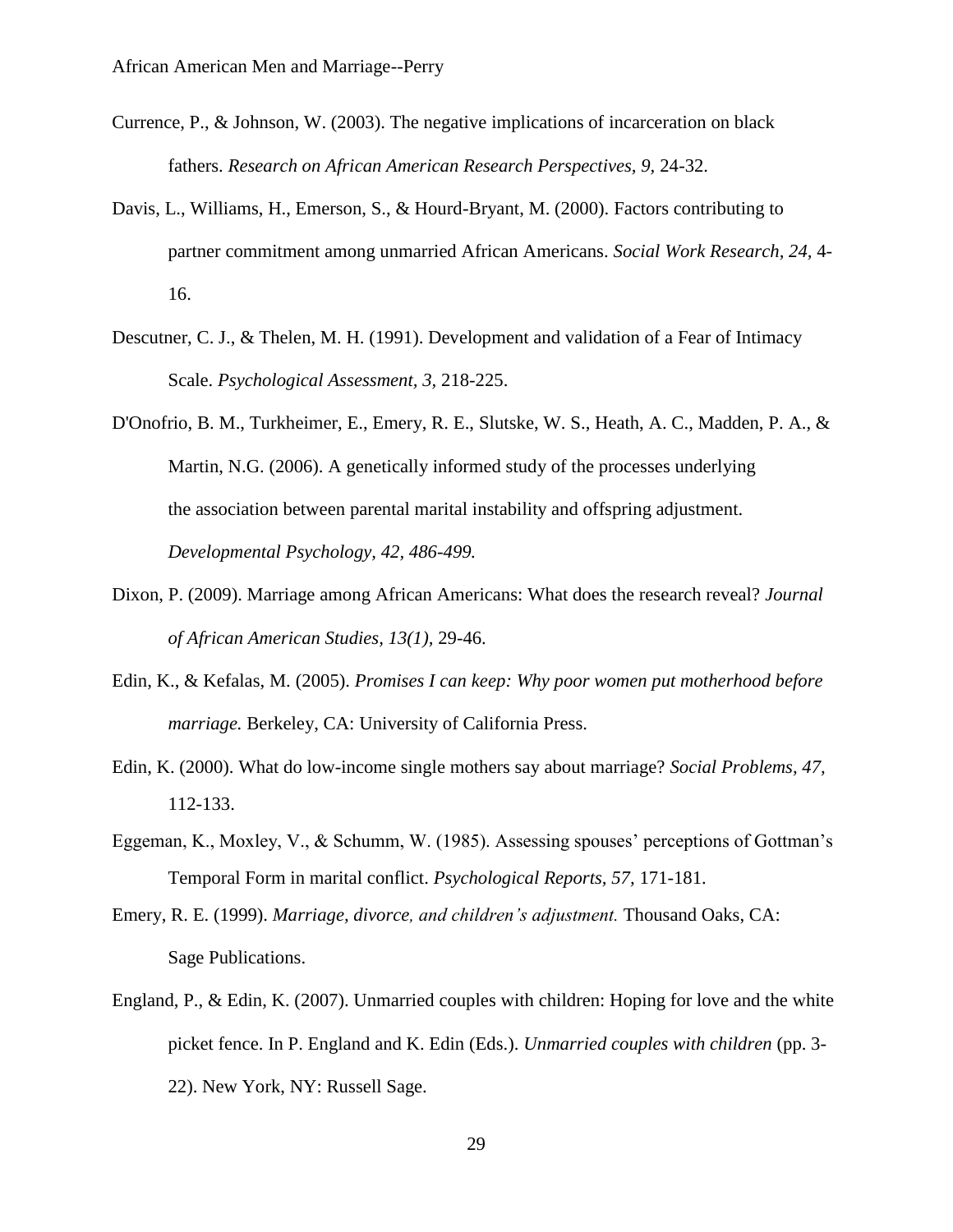- Fine, M. A., & Schwebel, A. I. (1983). Long term effects of divorce on parent-child relationships. *Developmental Psychology, 19,* 703-713.
- Franklin, D. (1997). *Ensuring inequality: The structural transformation of the African American family.* New York: Oxford University Press.
- Gray, J. S., & Vanderhart, M. J. (2000). The determination of wages: Does marriage matter? In L. J. Waite (Ed.), *The Ties that Bind: Perspectives on Marriage and Cohabitation* (pp. 356-367). New York: Aldine De Grutyer.
- Harcknett, K. & McLanahan, S. (2004). *Explaining racial and ethnic differences in marriage among new, unwed parents.* Center for Research on Child Wellbeing. Working paper #02-08FF.
- Harper, C., & McLanahan, S. (2004). Father absence and youth incarceration. *Journal of Research on Adolescence, 14*, 369-397.
- Harris, D. A, Domenico, P. (2008). Looking for "Mr. Right": The viability of marriage initiatives for African American women in rural settings. *Sociological Spectrum, 28(4),* 338-356.
- Heaven, P. C. L. (1985). Construction and validation of a measure of authoritarian personality. *Journal of Personality Assessment, 49,* 545-551.
- Hill, S. A. (2006). Marriage among African American women: A gender perspective. *Journal of Comparative Family Studies, 37(3),* 421-440.
- Leashore, B. R. (1981). Social services and black men. In Gary, L.E. (Eds). *Black men* (pp. 257-267). Beverly Hills, California: Sage Publications.
- Levin, J., & Taylor, R. (1993). Gender and age differences in religiosity among black Americans. *The Gerontologist, 33,* 16-33.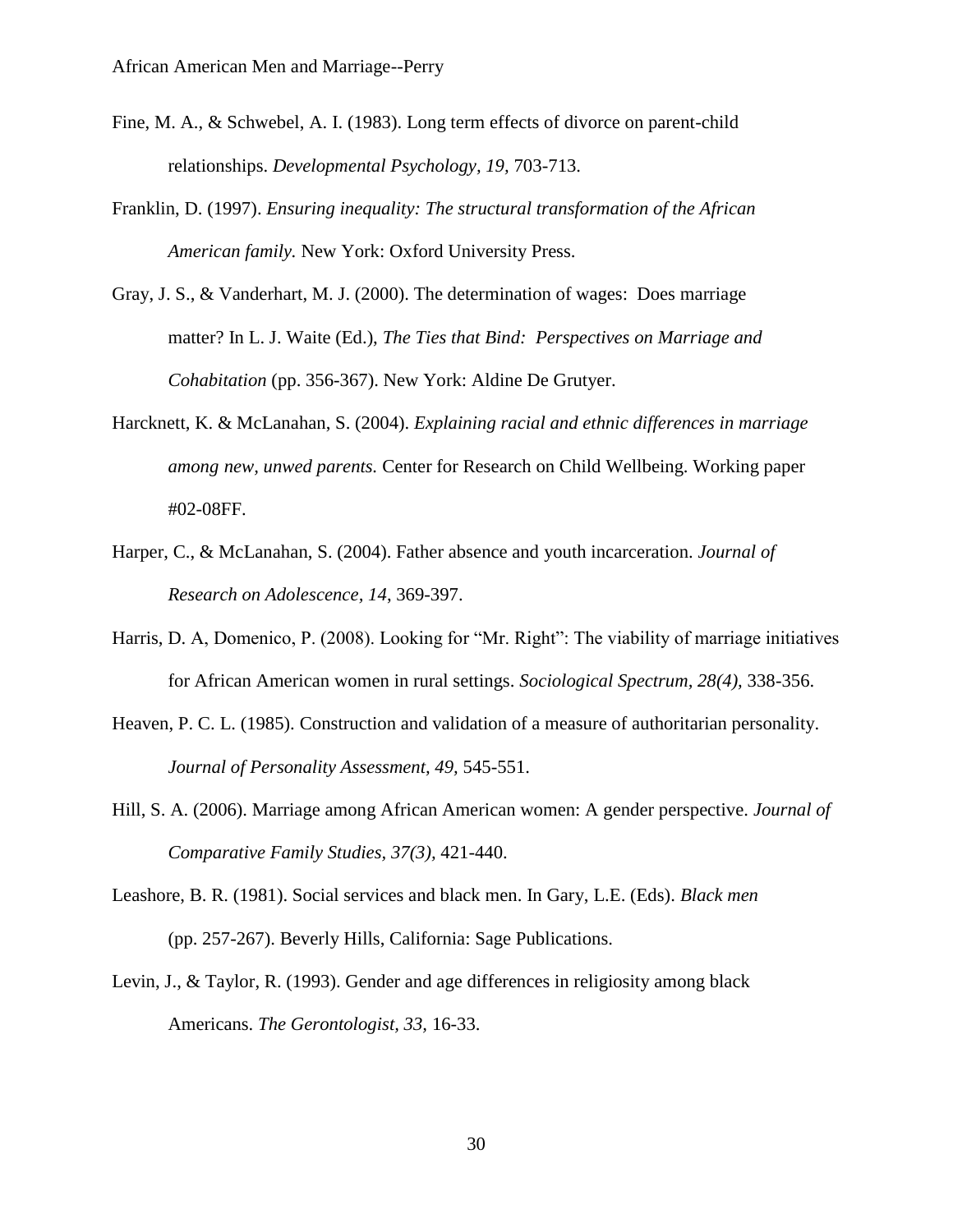- Lilliard, L. A., & Waite, L. J. (1995). Til death do us part: Marital disruption and mortality. *American Journal of Sociology, 100*, 1131-1156.
- Marks, L. D., Hopkins, K., Chaney, C., Monroe, P. A., Nesteruk, O., & Sasser, D.D. (2008). "Together, we are strong": A qualitative study of happy, enduring African American marriages. *Family Relations, 57(2),* 172-185.
- Marks, L., Nesteruk, O., Hopkins-Williams, K., Swanson, M., & Davis, T. (2006). Stressors in African American marriages and families: A qualitative exploration. *Stress, Trauma and Crisis: An International Journal, 9,* 203-225.
- McLoyd, V., Cauce, A., Takeuchi, D., & Wilson, L. (2000). Marital processes and parental satisfaction in families of color: A decade review of research. *Journal of Marriage and Family, 62,* 1070-1093.
- National Fatherhood Initiative. (2005). *With this ring: A national survey on marriage in America*. Gaithersberg, Maryland.
- Pinderhughes, E. B. (2002) African American marriage in the 20th century. *Family Process, 41*(2), 269-282.
- QSR International (2008). NVIVO 8. QSR International.
- Rank, M., & Davis, L. (1996). Perceived happiness outside of marriage among black and white spouses. *Family Relations, 45,* 435-441.
- Rohrbaugh, J., & Jessor, R. (1975). Religiosity in youth. A personal control against deviant behavior. *Journal of Personality, 43,* 136-155.
- Ross, C. E., & Mirowsky, J. (1999). Parental divorce, life-course disruption, and adult depression. *The Journal of Marriage and the Family, 61,* 1034-1045.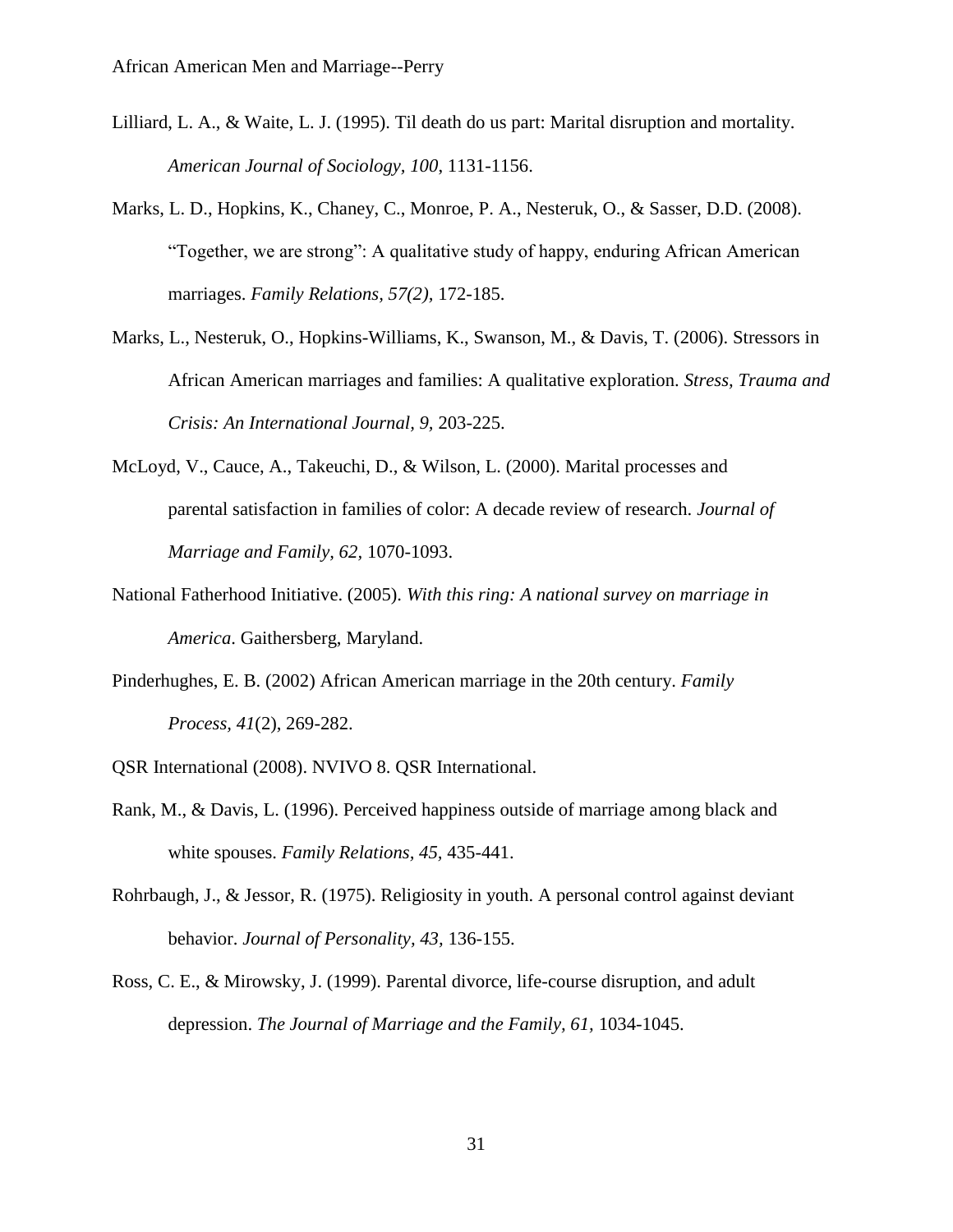- Royse, D., Thyer, B. A., Padgett, D. K., & Logan, T. K. (2001). *Program evaluation: An introduction.* Belmont, CA: Brooks/Cole Thomson Publishing.
- Schwartz, S., & Finley, G. (2005). Fathering in intact and divorced families: Ethnic differences in retrospective reports. *Journal of Marriage Family, 67,* 207-215.
- Segal, E. A., Gerdes, K. E., & Steiner, S. (2007). *Social work: An introduction to the profession (2nd Ed)*. Belmont, CA: Brooks/Cole.
- Taylor, R. (2002). *Minority families in the United States: A multicultural perspective* (3rd Ed). Upper Saddle River, NJ: Prentice Hall.
- Tinney, J. (1981) The religious experience of black men. In L. Gary (Eds.) *Black men* (pp. 269-276). Beverly Hills, CA: Sage Publications.
- Udry, J. R. (1981). Marital alternatives and marital disruption. *Journal of Marriage and the Family, 43*, 889-897.
- Wallerstein, J. S., Lewis, J. M., & Blakeslee, S. (2000). *The unexpected legacy of divorce: The 25-year landmark study*. New York, NY: Hyperion.
- Wilson, M. I., & Daly, M. (1992). Who kills whom in spouse killings? On the exceptional sex ratio of spousal homicides in the United States. *Criminology, 30*(2), 189-215.
- Wilson, W. J. (1987). *The truly disadvantaged: The inner city, the underclass, and public policy.* Chicago, IL: University of Chicago Press.
- Wilson, W. (2003). The woes of the inner city African American father. In O. Clayton, R. Mincy, & D. Blankenhorn (Eds.) *Black fathers in contemporary society: Strengths, weaknesses, and strategies for change* (pp. 9-30). New York: Russell Sage Foundation.
- Wolfinger, N. H. (2005). *Understanding the divorce cycle: the children of divorce in their own marriages*. New York: Cambridge University Press.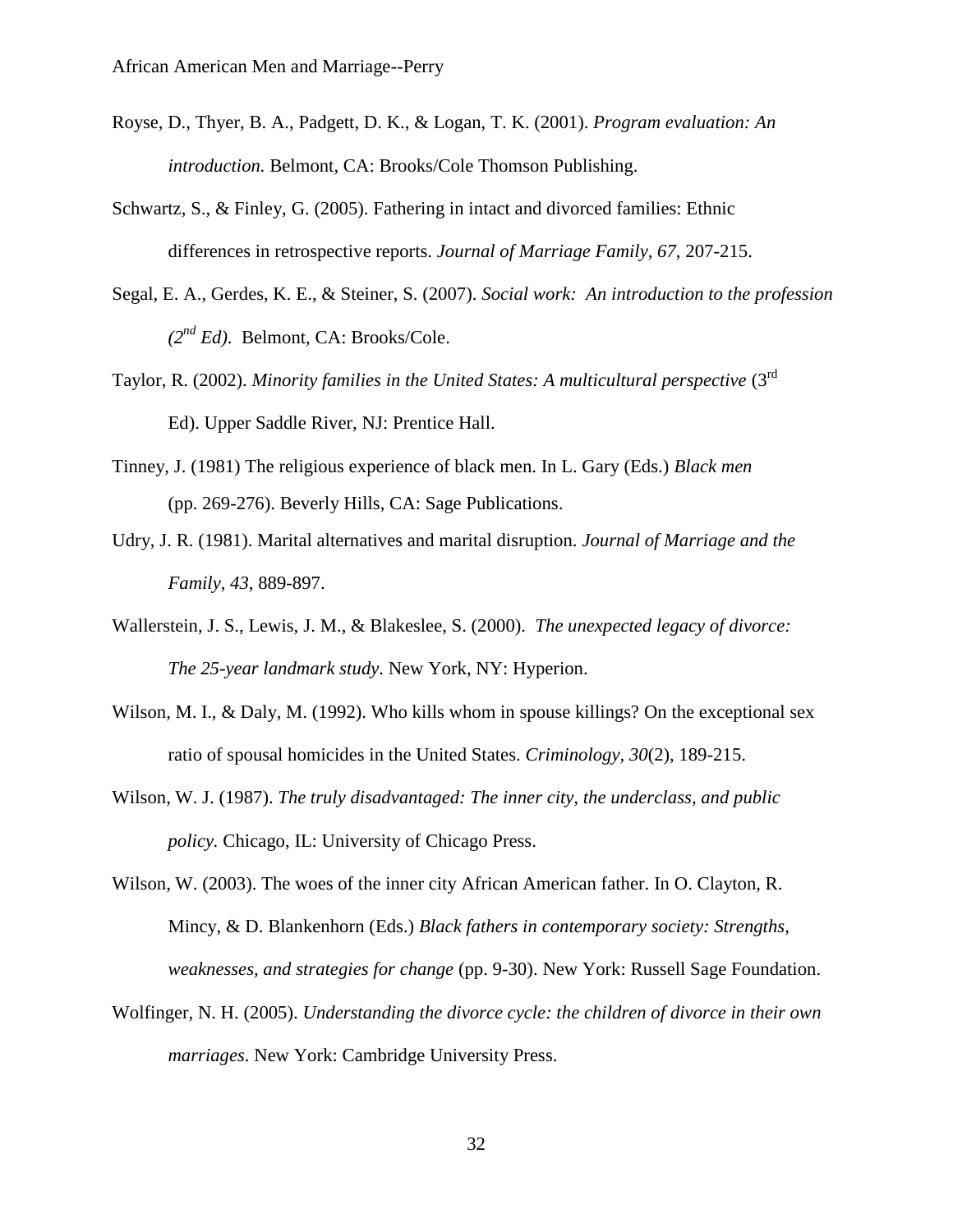## Table 1

## *Sample Frequency Distributions*

|                                               | $\boldsymbol{N}$ | $\%$ |
|-----------------------------------------------|------------------|------|
| Education                                     |                  |      |
| GED/high school diploma and college degree    | 62               | 38.5 |
| GED/high school diploma only                  | 83               | 51.6 |
| No GED/high school diploma or college degree  | 16               | 9.9  |
| Relationship/family structure                 |                  |      |
| Married                                       | 74               | 46.0 |
| Not married, but cohabitating with girlfriend | 6                | 3.7  |
| Dating, but not cohabitating with girlfriend  | 45               | 28.0 |
| Not involved in any relationship              | 36               | 22.4 |
| Parents' relationship/family structure        |                  |      |
| Married to each other                         | 83               | 51.6 |
| Not married, but cohabitating with each other | $\overline{2}$   | 1.2  |
| Divorced                                      | 34               | 21.1 |
| Never married and not currently involved      | 40               | 24.8 |
|                                               |                  |      |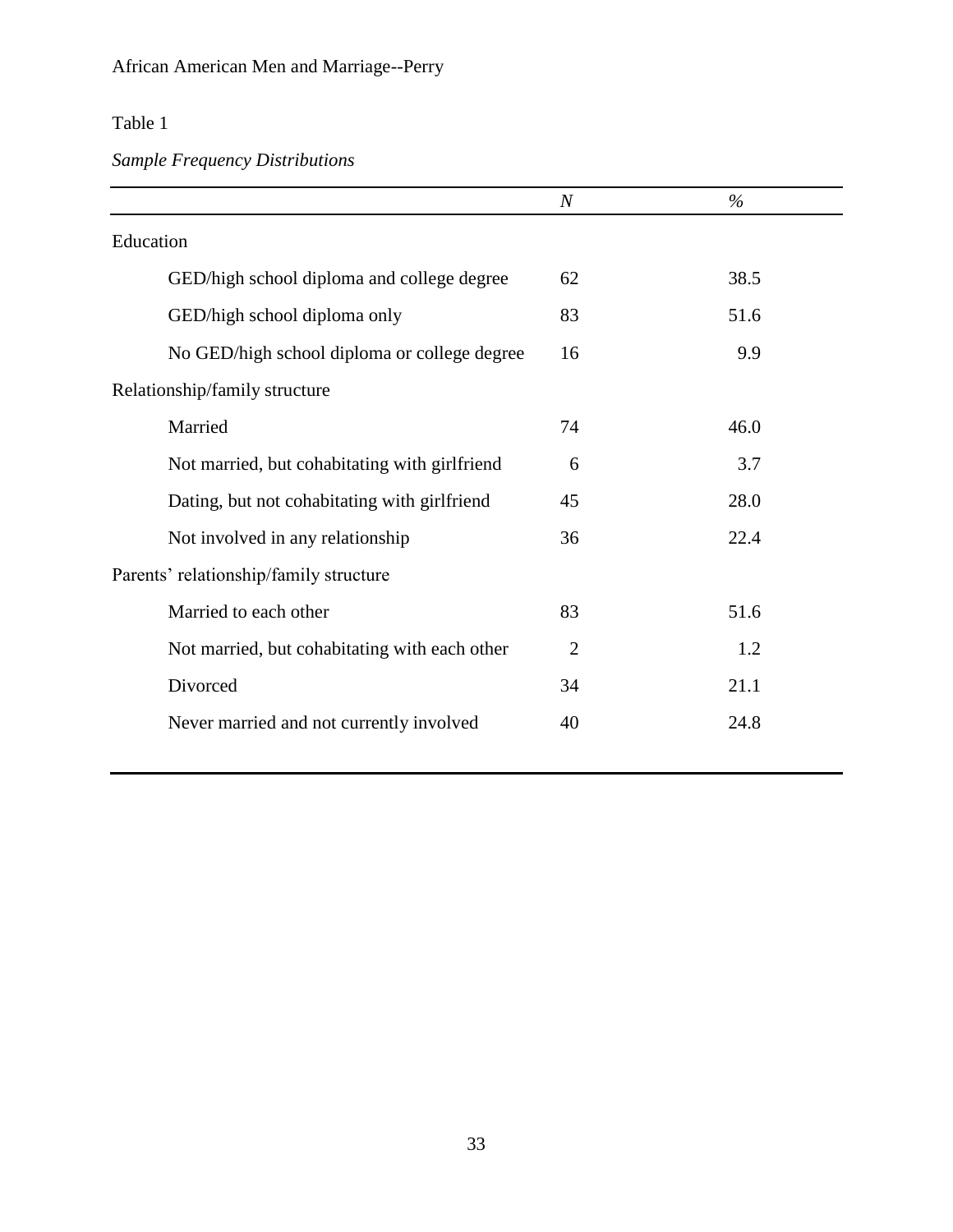## Table 2

## *Sample Descriptive Statistics*

|                                          | $\boldsymbol{M}$ | SD        |  |
|------------------------------------------|------------------|-----------|--|
| Age                                      | 37.67            | 16.98     |  |
| Income                                   | 38,154.71        | 38,815.55 |  |
| Biological children                      | 1.40             | 1.96      |  |
| Past girlfriends                         | 6.80             | 7.01      |  |
| Average length of relationships (months) | 15.69            | 11.29     |  |
| Relationship alternatives                | 29.39            | 5.39      |  |
| Authoritarianism                         | 36.86            | 5.59      |  |
| Relationship/marital planning            | 21.08            | 6.95      |  |
| Family cohesion                          | 27.18            | 3.93      |  |
| Attitude toward children                 | 52.47            | 10.00     |  |
| Fear of intimacy                         | 14.13            | 4.62      |  |
| Religiosity                              | 15.36            | 3.86      |  |
| Relationship with father                 | 24.94            | 10.18     |  |
| Marriage attitude                        | 18.47            | 2.45      |  |